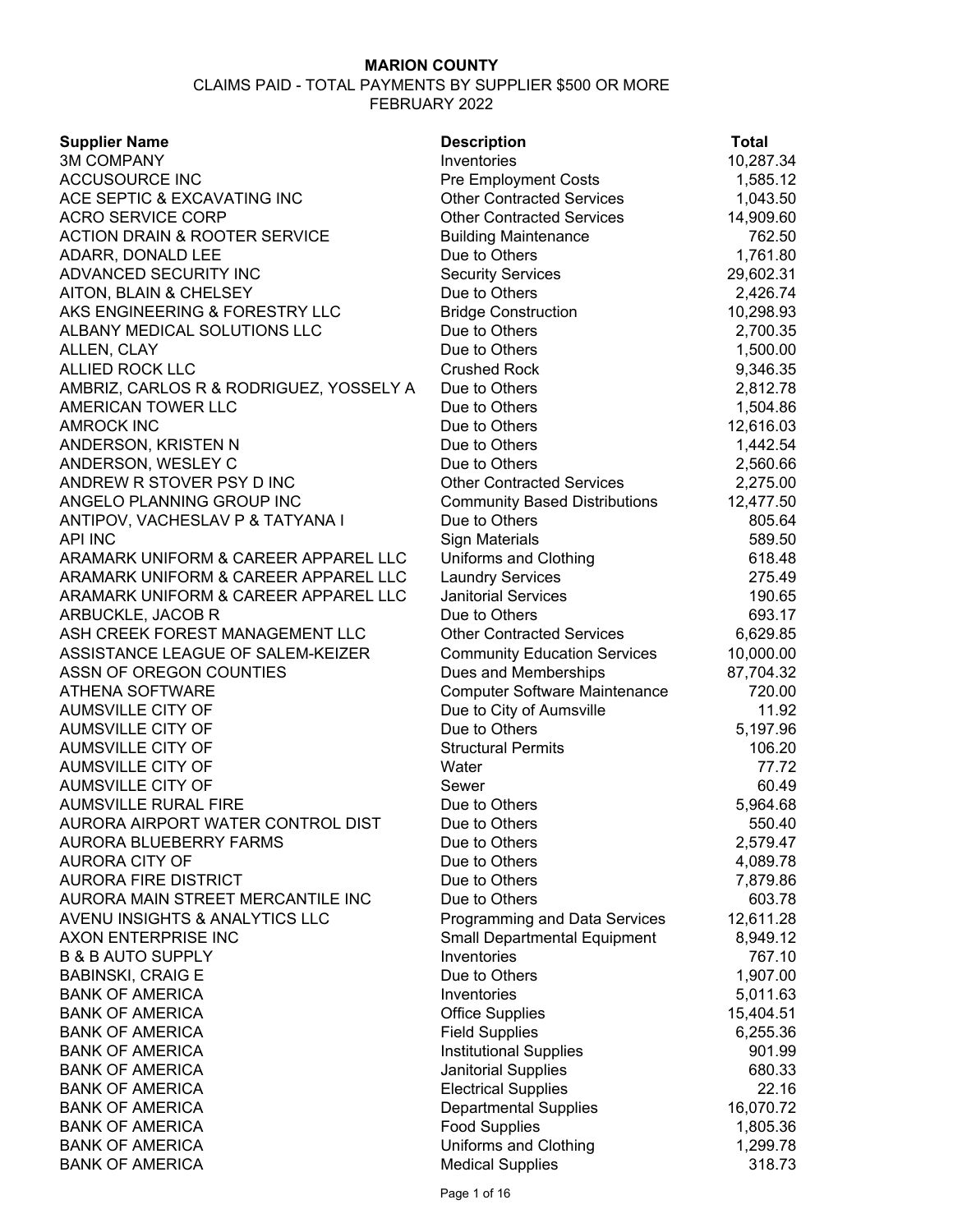#### CLAIMS PAID - TOTAL PAYMENTS BY SUPPLIER \$500 OR MORE FEBRUARY 2022

**Supplier Name Contract Contract Contract Contract Description Contract Contract Contract Contract Contract Contract Contract Contract Contract Contract Contract Contract Contract Contract Contract Contract Contract Contra** 

BANK OF AMERICA First Aid Supplies 11.60 BANK OF AMERICA **DRUGS** BANK OF AMERICA **DRUGS BANK OF AMERICA B** BANK OF AMERICA **Educational Supplies** 823.32 BANK OF AMERICA **Publications** Publications 1,857.55 BANK OF AMERICA Gasoline 80.56 BANK OF AMERICA **Propane** Propane **Propane** 26.11 BANK OF AMERICA **Safety Clothing** 283.82 BANK OF AMERICA **Paint 12.99** Paint 12.99 BANK OF AMERICA **Parts 2,909.37** Parts 3,909.37 BANK OF AMERICA **Batteries Batteries Batteries Batteries 218.42** BANK OF AMERICA Small Tools 1,093.33 BANK OF AMERICA Small Office Equipment 2,745.30 BANK OF AMERICA Small Departmental Equipment 12,843.06 BANK OF AMERICA **Computers Non Capital** 4,772.89 BANK OF AMERICA Software 180.64 BANK OF AMERICA **Phone and Communication Svcs** 74.95 BANK OF AMERICA **Data Connections** 175.63 BANK OF AMERICA **Postage 1,687.95** Postage 1,687.95 BANK OF AMERICA **Radios and Accessories** 2,790.28 BANK OF AMERICA Audit Services Audit Services 550.00 BANK OF AMERICA Credit Card Fees 39.20 BANK OF AMERICA Laboratory Services 28.50 BANK OF AMERICA Client Assistance 2014 19,497.16 BANK OF AMERICA Subscription Services 3,327.36 BANK OF AMERICA **COULD SERVICES** COURT SERVICES **177.24** BANK OF AMERICA **Security Services** 29.98 BANK OF AMERICA **Printing Services** 764.07 BANK OF AMERICA Advertising Advertising 2.198.13 BANK OF AMERICA **CONTRACTE CONTRACTED SERVICES** Other Contracted Services 492.33 BANK OF AMERICA **Dept Equipment Maintenance** 2,156.49 BANK OF AMERICA Telephone Maintenance 29.52 BANK OF AMERICA **Building Maintenance** 6,852.84 BANK OF AMERICA **Remodels and Site Improvements** 109.37 BANK OF AMERICA Grounds Maintenance 892.50 BANK OF AMERICA **Park Maintenance** 400.59 BANK OF AMERICA **Parking Parking 1999-1-12** Parking Parking 1990-00 BANK OF AMERICA Notary Bonds 220.11 BANK OF AMERICA Commercial Travel 65.513.19 BANK OF AMERICA **Meals** 1,392.24 BANK OF AMERICA **Lodging** External Lodging **1,227.99** BANK OF AMERICA **Meetings** 1,287.49 BANK OF AMERICA Conferences 4,305.00 BANK OF AMERICA TRAINING TRAINING TRAINING TRAINING TRAINING TRAINING TRAINING TRAINING TRAINING TRAINING TRAINING TRAINING TRAINING TRAINING TRAINING TRAINING TRAINING TRAINING TRAINING TRAINING TRAINING TRAINING TRAINING BANK OF AMERICA **DUES** and Memberships 27,494.00 BANK OF AMERICA **Pre Employment Costs** 5.75 BANK OF AMERICA **DEEP SEE ALCONOM** Other Investigations 1,379.46 BANK OF AMERICA **Subset Contract Contract Contract Vehicle Registration** 150.00 BANK OF AMERICA Dog Licenses 8.00 BANK OF AMERICA **Professional Licenses** 375.00 BANK OF AMERICA **Awards and Recognition** 205.99 BANK OF AMERICA **Miscellaneous Expense** 7,839.25 BANK OF AMERICA **Safety Improvements** 21.00 BANK OF AMERICA **Building Construction** 3,158.00 BAUMAN, SARAH J Due to Others 2,813.33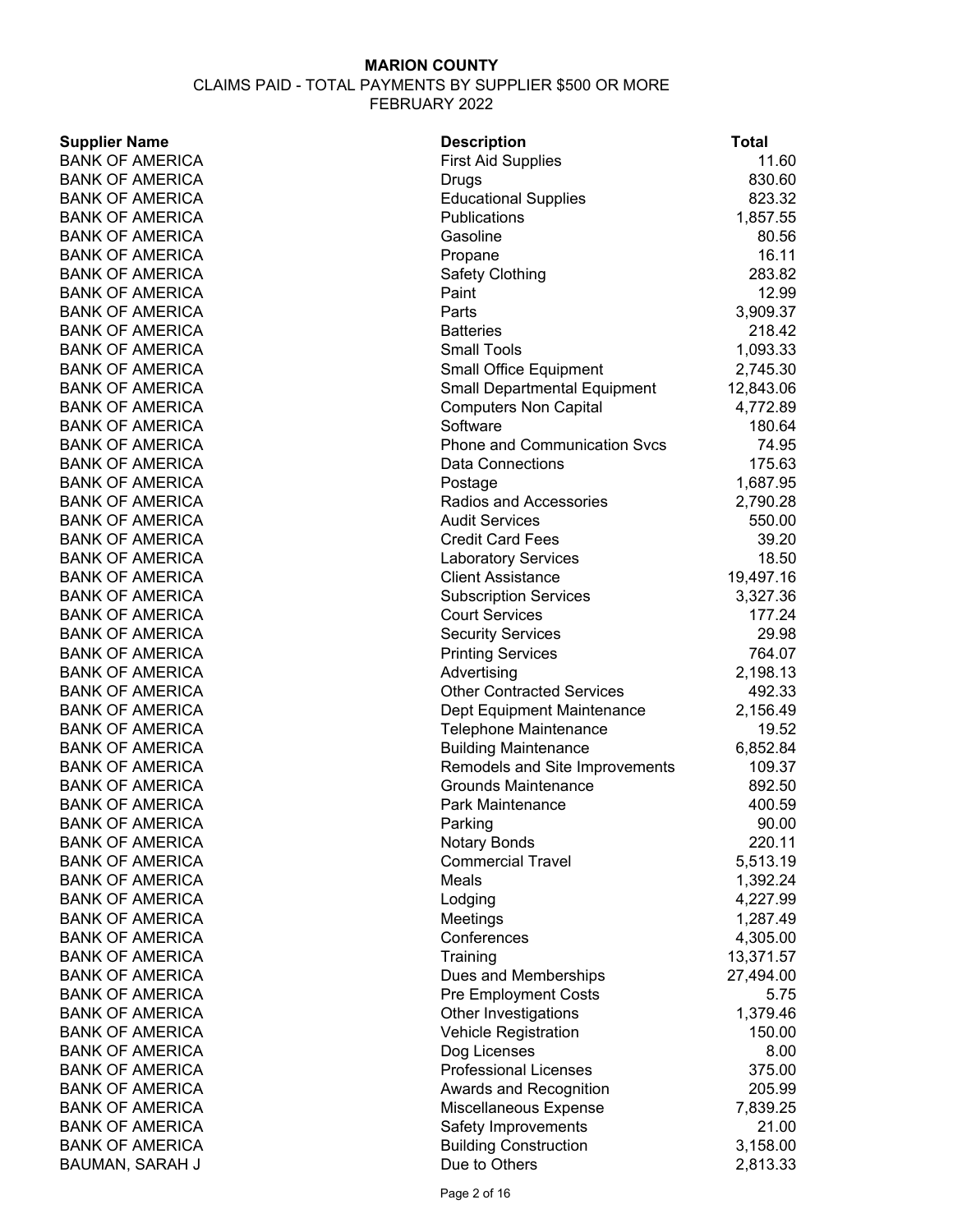| <b>Supplier Name</b>                               | <b>Description</b>                   | <b>Total</b> |
|----------------------------------------------------|--------------------------------------|--------------|
| <b>BEACHELL, CHRIS</b>                             | Due to Others                        | 2,662.16     |
| <b>BEAN, CANDY K</b>                               | Due to Others                        | 3,912.02     |
| BELFOR USA GROUP INC                               | Dept Equipment Maintenance           | 1,500.00     |
| BELFOR USA GROUP INC                               | <b>Liability Claims</b>              | 17,596.28    |
| BELL, KIM & EDDY, JEREMY                           | Due to Others                        | 1,994.07     |
| Bern, Vicki S                                      | Mileage Reimbursement                | 800.28       |
| <b>BEST POTS INC</b>                               | <b>Building Maintenance</b>          | 290.00       |
| <b>BEST POTS INC</b>                               | Sewer Maintenance                    | 4,393.00     |
| BEST, SUZANNE PHD INC                              | <b>Medical Services</b>              | 1,500.00     |
| BETTIS, ROCHELLE F & LISA R                        | Due to Others                        | 1,966.69     |
| <b>BIO-MED TESTING SERVICE INC</b>                 | <b>Laboratory Services</b>           | 140.00       |
| <b>BIO-MED TESTING SERVICE INC</b>                 | <b>Drug Testing</b>                  | 1,505.00     |
| BLANKENBILLER, MATTHEW & TABITHA                   | Due to Others                        | 3,413.64     |
| BLEAKNEY, JOANN M                                  | Due to Others                        | 12,791.24    |
| <b>BOB BARKER CO INC</b>                           | <b>Institutional Supplies</b>        | 5,169.50     |
| BOEHRINGER INGELHEIM ANIMAL HEALTH USA IN Vaccines |                                      | 940.41       |
| <b>BRADLEY FAMILY TRUST THE</b>                    | <b>Building Rental Private</b>       | 8,032.80     |
| <b>BRIDGES TO CHANGE INC</b>                       | <b>Housing Subsidies</b>             | 3,300.00     |
| <b>BRIDGES, JOHN L</b>                             | Due to Others                        | 2,306.75     |
| <b>BRIDGES, LAURA M</b>                            | Due to Others                        | 2,174.09     |
| BRIDGEWAY RECOVERY SERVICES INC                    | <b>Social Services</b>               | 42,723.00    |
| BRIDGEWAY RECOVERY SERVICES INC                    | <b>Health Providers</b>              | 9,920.00     |
| <b>BRIGHT STAR LLC THE</b>                         | <b>Community Education Services</b>  | 10,000.00    |
| <b>BROWN &amp; BROWN NORTHWEST</b>                 | <b>Insurance Brokers</b>             | 25,372.48    |
| <b>BROWN &amp; CALDWELL</b>                        | <b>Engineering Services</b>          | 3,343.25     |
| <b>BROWN CONTRACTING INC</b>                       | Safety Improvements                  | 40,659.40    |
| <b>BUCKENDORF, JACOB &amp; LESLIE</b>              | Due to Others                        | 3,128.10     |
| <b>BURBAGE, ROBERT D SR</b>                        | Due to Others                        | 1,174.53     |
| <b>BURR, LAUREN L</b>                              | Due to Others                        | 1,575.52     |
| BURTON, MICHELLE & JOEL                            | Due to Others                        | 4,054.49     |
| BWOLF ENTERPRISE LLC; WOLF, BRUCE                  | Due to Others                        | 4,707.93     |
| C & J NURSE STAFFING LLC                           | <b>Medical Services</b>              | 15,859.00    |
| C J HANSEN CO INC                                  | <b>Building Maintenance</b>          | 859.00       |
| CALVERT TECHNICAL SERVICES                         | Office Equipment Maintenance         | 3,600.00     |
| CAMBELL, ZACHARIAH                                 | <b>Client Assistance</b>             | 507.80       |
| CAMPBELL, DARRIN                                   | Due to Others                        | 1,067.81     |
| CANNON COCHRAN MGMT SERVICES INC                   | <b>Insurance Admin Services</b>      | 9,527.50     |
| CANNON COCHRAN MGMT SERVICES INC                   | <b>Workers Comp Claims</b>           | 41,633.22    |
| CANON FINANCIAL SERVICES INC                       | Office Equipment Maintenance         | 2,650.34     |
| CANON FINANCIAL SERVICES INC                       | <b>Equipment Rental</b>              | 18,208.31    |
| <b>CANOPY WELLBEING</b>                            | <b>Insurance Admin Services</b>      | 8,531.20     |
| CAPITOL CHEVROLET CADILLAC INC                     | Inventories                          | 176.41       |
| CAPITOL CHEVROLET CADILLAC INC                     | Vehicle Maintenance                  | 1,987.58     |
| CAPPS, ROBERT D                                    | Due to Others                        | 4,766.67     |
| CARDENAS, MARCO A & MENDOZA, MANUEL L              | Due to Others                        | 4,070.72     |
| CARDINAL HEALTH 110 LLC                            | Drugs                                | 3,613.09     |
| <b>CARLSON SOFTWARE INC</b>                        | <b>Computer Software Maintenance</b> | 1,370.00     |
| CARLSON VEIT JUNGE ARCHITECTS PC                   | <b>Building Construction</b>         | 8,028.70     |
| CARSON OIL CO INC                                  | <b>Fuel Inventory</b>                | 45,553.67    |
| CARTER, JEFF J PC                                  | Due to State Ct Conciliation         | 2,822.50     |
| CASCADE SCHOOL DISTRICT #5                         | Due to Others                        | 46,992.06    |
| CASCADE SOUND INC                                  | Due to Others                        | 11,894.46    |
| <b>CASCADE TIRE FACTORY</b>                        | Inventories                          | 1,214.09     |
| CASTILLO, CAROLINE GRADY                           | <b>Other Contracted Services</b>     | 14,670.00    |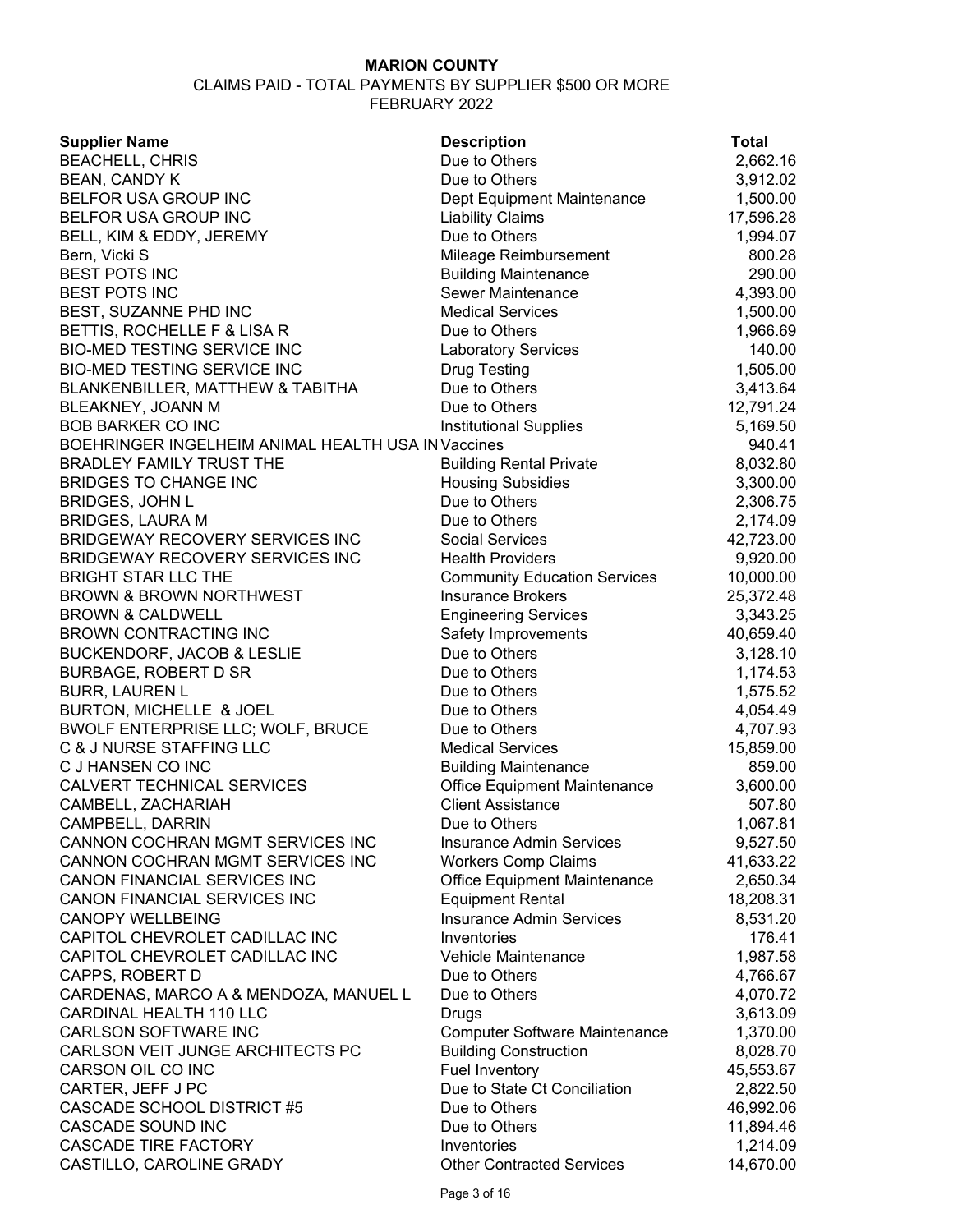| <b>Supplier Name</b>                                                      | <b>Description</b>                    | <b>Total</b>  |
|---------------------------------------------------------------------------|---------------------------------------|---------------|
| CASTILLO, MARGARITA                                                       | Road Construction                     | 1,500.00      |
| <b>CDR MAGUIRE INC</b>                                                    | <b>Other Contracted Services</b>      | 65,809.75     |
| <b>CDW GOVERNMENT LLC</b>                                                 | <b>Office Supplies</b>                | 2,002.88      |
| <b>CDW GOVERNMENT LLC</b>                                                 | <b>Small Office Equipment</b>         | 1,001.44      |
| <b>CDW GOVERNMENT LLC</b>                                                 | <b>Computer Hardware Capital</b>      | 64,307.62     |
| <b>CDW GOVERNMENT LLC</b>                                                 | <b>Uncapitalized IT Project Costs</b> | 6,437.48      |
| CENTER STREET PROPERTIES INC                                              | Due to Others                         | 101,552.12    |
| CENTRAL SCHOOL DISTRICT #13J                                              | Due to Others                         | 730.19        |
| CENTURYLINK-QWEST                                                         | <b>Phone and Communication Svcs</b>   | 24,140.81     |
| CENTURYLINK-QWEST                                                         | <b>Data Connections</b>               | 301.74        |
| CENTURYLINK-QWEST                                                         | Long Distance Charges                 | 10.82         |
| <b>CFM ADVOCATES</b>                                                      | <b>Other Contracted Services</b>      | 8,887.77      |
| CHEMEKETA COMMUNITY COLLEGE                                               | Due to Others                         | 141,317.12    |
| CHEMEKETA COMMUNITY COLLEGE                                               | <b>Phone and Communication Svcs</b>   | 157.50        |
| <b>CHEMEKETA LIBRARY</b>                                                  | Due to Others                         | 12,699.60     |
| CHOLICO, MANUEL G                                                         | Due to Others                         | 5,490.38      |
| <b>CIGNA GROUP INSURANCE</b>                                              | Optional Life Insurance               | 11,057.86     |
| <b>CIGNA GROUP INSURANCE</b>                                              | Vol ST Disability Insurance           | 8,048.71      |
| <b>CIGNA GROUP INSURANCE</b>                                              | Life Insurance Premiums               | 14,051.64     |
| <b>CIGNA GROUP INSURANCE</b>                                              | <b>Disability Insurance Premiums</b>  | 27,955.29     |
| <b>CLEAN EARTH ENVIRONMENTAL SOLUTIONS INC Transfer Station Contracts</b> |                                       | 1,634.80      |
| CLEAN EARTH ENVIRONMENTAL SOLUTIONS INC Hazardous Waste Disposal          |                                       | 30,031.17     |
| <b>COLD RIVER LAND LLC</b>                                                | Due to Others                         | 2,925.57      |
| <b>COLEMAN, MARNE</b>                                                     | Due to Others                         | 5,231.22      |
| COLLMANN, JASON                                                           | Due to Others                         | 916.61        |
| <b>COLUMBIA BANK</b>                                                      | <b>Principal Payments</b>             | 171,768.41    |
| <b>COLUMBIA BANK</b>                                                      | Interest Payments                     | 32,403.43     |
| <b>COMCAST</b>                                                            | <b>Data Connections</b>               | 5,593.88      |
| COMMONWEALTH PROPERTY MANAGEMENT                                          | Due to Others                         | 1,965.45      |
| COMMUNITY SUPPORT SERVICES INC                                            | <b>Health Providers</b>               | 841.00        |
| <b>CORAL SALES CO</b>                                                     | Inventories                           | 3,717.00      |
| CORDERO, JOHN D                                                           | Due to Others                         | 4,877.86      |
| <b>CORELOGIC TAX SVCS</b>                                                 | Due to Others                         | 124,701.43    |
| CORNELIOUS, MICHAEL V                                                     | Due to Others                         | 1,771.82      |
| CORRECT RX PHARMACY SERVICES INC                                          | Drugs                                 | 18,661.54     |
| COTTEN, LOUCINDA M                                                        | Due to Others                         | 2,604.30      |
| <b>COVANTA MARION INC</b>                                                 | <b>Electricity Generation Fees</b>    | (10, 566.22)  |
| <b>COVANTA MARION INC</b>                                                 | Medical Waste Blue Bin Fees           | (5, 197.90)   |
| <b>COVANTA MARION INC</b>                                                 | Medical Waste Gray Bin Fees           | (13, 739.40)  |
| <b>COVANTA MARION INC</b>                                                 | <b>WTEF Supplemental Waste Fees</b>   | (8,877.00)    |
| COVANTA MARION INC                                                        | <b>Brooks Willamette Outfall Line</b> | (24, 173.38)  |
| <b>COVANTA MARION INC</b>                                                 | Ash Trans and Disposal                | (299, 650.73) |
| <b>COVANTA MARION INC</b>                                                 | Waste to Energy Contract              | 1,239,547.89  |
| <b>COVANTA MARION INC</b>                                                 | <b>Other Contracted Services</b>      | (4,928.57)    |
| COX, MATTHEW                                                              | <b>Road Construction</b>              | 1,400.00      |
| COYLE, AMY & JEFFERSON                                                    | Due to Others                         | 4,139.69      |
| <b>CPI</b>                                                                | Training                              | 3,699.00      |
| <b>CRABTREE CRUSHING INC</b>                                              | <b>Crushed Rock</b>                   | 1,600.99      |
| <b>CRAFCO INC</b>                                                         | Inventories                           | 3,412.00      |
| <b>CREDIT HUMAN</b>                                                       | Due to Others                         | 1,370.61      |
| <b>CROXEN, SHARON MARIE</b>                                               | Due to Others                         | 4,415.71      |
| <b>CURRLIN, TERRI L</b>                                                   | Due to Others                         | 3,456.44      |
| <b>CURTO, REBECCA A</b>                                                   | Due to Others                         | 6,121.71      |
| CVE TECHNOLOGIES GROUP INC                                                | <b>Subscription Services</b>          | 14,664.00     |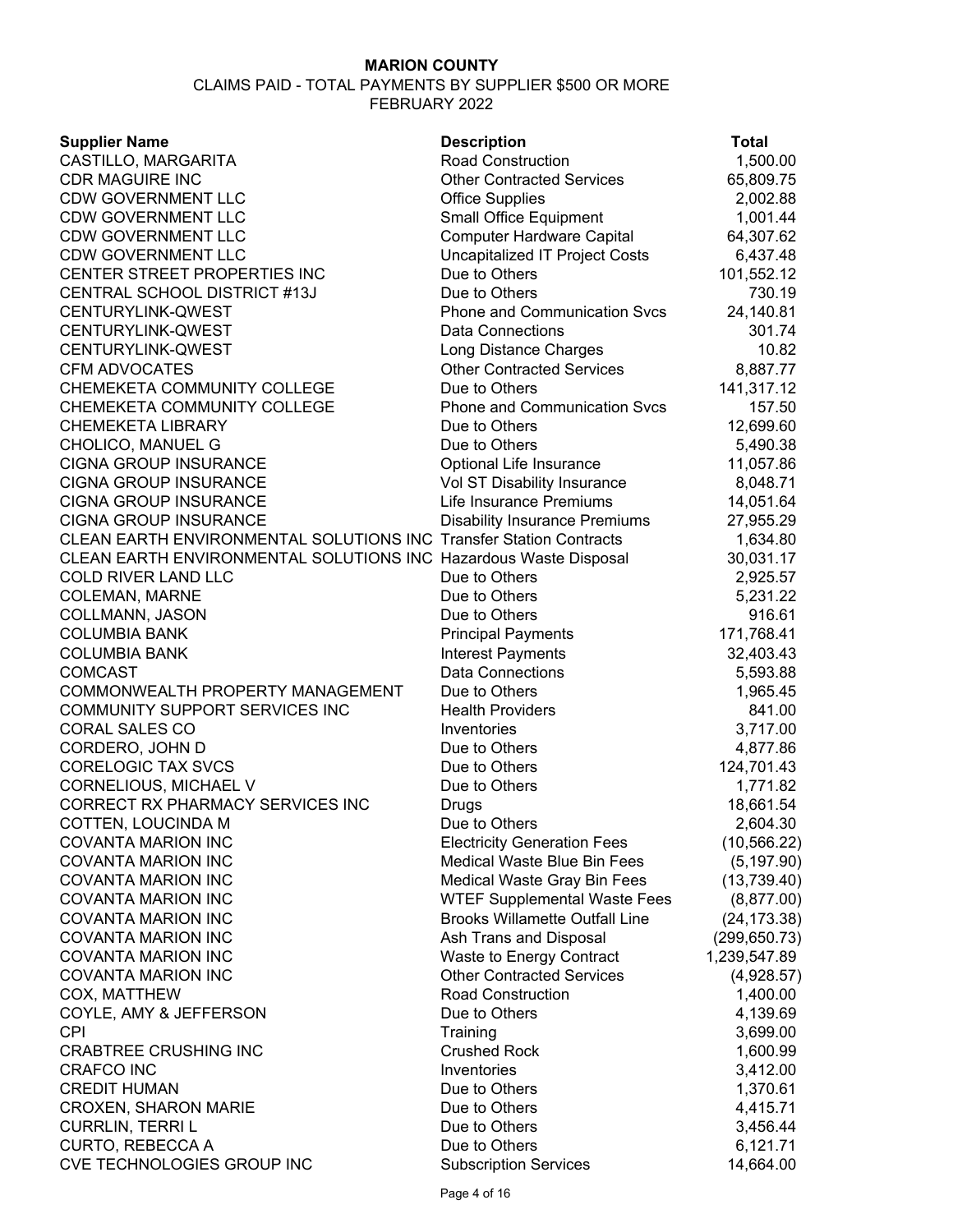| <b>Supplier Name</b>                                                   | <b>Description</b>                   | <b>Total</b> |
|------------------------------------------------------------------------|--------------------------------------|--------------|
| CZEKALA, NANCY J                                                       | Due to Others                        | 4,338.99     |
| DAMEWOOD, GLEN E                                                       | Due to Others                        | 4,084.12     |
| DASH MEDICAL GLOVES                                                    | <b>Medical Supplies</b>              | 755.70       |
| DATAWORKS PLUS LLC                                                     | <b>Computer Hardware Maintenance</b> | 1,815.93     |
| DATAWORKS PLUS LLC                                                     | <b>Computer Software Maintenance</b> | 1,815.93     |
| DAVID EVANS & ASSOCIATES INC                                           | <b>Engineering Services</b>          | 266.69       |
| DAVID EVANS & ASSOCIATES INC                                           | Ferries                              | 954.03       |
| DAVID EVANS & ASSOCIATES INC                                           | Road Construction                    | 10,585.15    |
| DAVID EVANS & ASSOCIATES INC                                           | Safety Improvements                  | 2,930.83     |
| DAVID EVANS & ASSOCIATES INC                                           | <b>Bridge Construction</b>           | 46,865.17    |
| DAVIS WRIGHT TREMAINE LLP                                              | <b>Legal Services</b>                | 1,508.20     |
| DEEMER, CARMINA                                                        | Due to Others                        | 3,921.96     |
| <b>DEJONGH, TAHNER &amp; KAYLEE</b>                                    | Due to Others                        | 4,766.42     |
| <b>DELL MARKETING LP</b>                                               | <b>Computers Non Capital</b>         | 12,322.68    |
| DEPAUL INDUSTRIES INC                                                  | <b>Security Services</b>             | 28,568.52    |
| DETROIT CITY OF                                                        | Due to Others                        | 267.38       |
| <b>DETROIT CITY OF</b>                                                 | Distributed to Cities                | 15,000.00    |
| DEVOY, KELLY & ERIN                                                    | Due to Others                        | 4,073.25     |
| <b>DIAGNOSTIC LABORATORIES</b>                                         | <b>XRay Services</b>                 | 1,095.00     |
| <b>DIANE POTTER LT</b>                                                 | Due to Others                        | 3,609.78     |
| DIETER, KAY L MD                                                       | <b>Medical Services</b>              | 11,112.50    |
| <b>DKS ASSOCIATES</b>                                                  | <b>Road Construction</b>             | 253.75       |
| <b>DKS ASSOCIATES</b>                                                  | Safety Improvements                  | 7,396.40     |
| DONALD CITY OF                                                         | Due to Others                        | 693.35       |
| DONALD CITY OF                                                         | Sewer Maintenance                    | 14,500.43    |
| DORAN, GRANT B & SARAH G                                               | Due to Others                        | 3,098.89     |
| DOUBLE Q PRINTING LLC                                                  | <b>Traffic Signals</b>               | 968.00       |
| <b>DOWL LLC</b>                                                        | <b>Road Construction</b>             | 55,820.27    |
| DOWL LLC                                                               | <b>Bridge Construction</b>           | 36,065.17    |
| DRAKES CROSSING FIRE DISTRICT                                          | Due to Others                        | 536.58       |
| DRAKES CROSSING FIRE DISTRICT                                          | Training                             | 270.00       |
| DRUFFEL, SUE                                                           | Due to Others                        | 8,965.39     |
| DUNKEL, SAMANTHA J & ROMERO, ROBERT A                                  | Due to Others                        | 1,810.59     |
| EFFECTIVE FOUNDATIONS EVALUATION & COUNS Other Contracted Services     |                                      | 1,265.00     |
| ELEVATE BUILDING COMMISSIONING LLC                                     | <b>Building Construction</b>         | 2,405.00     |
| FLITE AUTO GLASS                                                       | Vehicle Maintenance                  | 1,380.00     |
| EMERY & SONS CONSTRUCTION GROUP LLC                                    | Safety Improvements                  | 50,120.19    |
| ENCOMPASS MANAGEMENT & CONSULTING LLC                                  | <b>Client Assistance</b>             | 1,062.00     |
| <b>ENCORE GLASS</b>                                                    | <b>Building Maintenance</b>          | 1,217.50     |
| ENVIRONMENTAL PROTECTION SERVICES OF OR Garbage Disposal and Recycling |                                      | 1,023.05     |
| ESCOBAR SALAS, ELENA D                                                 | Due to Others                        | 3,298.13     |
| ESPINO, FERNANDO & EMMA L                                              | Due to Others                        | 2,060.05     |
| ESTATE OF TERRY L DETHROW                                              | Due to Others                        | 3,375.47     |
| EVANS, RONALD V & MEI-LAN                                              | <b>Land Lease Private</b>            | 5,000.00     |
| FAIRWAY DEVELOPMENT GROUP INC                                          | <b>Building Rental Private</b>       | 2,515.00     |
| <b>FALCK NORTHWEST CORP</b>                                            | Vaccines                             | 17,520.00    |
| <b>FALCK NORTHWEST CORP</b>                                            | <b>Ambulance Services</b>            | 815.50       |
| <b>FARLINE BRIDGE INC</b>                                              | <b>Bridge Construction</b>           | 82,115.25    |
| <b>FASTENAL CO</b>                                                     | Inventories                          | 2,952.63     |
| <b>FASTENAL CO</b>                                                     | Parts                                | 1,306.22     |
| <b>FEDEX</b>                                                           | Postage                              | 626.43       |
| FEI TESTING & INSPECTION INC                                           | Ferries                              | 571.54       |
| FERGUSON ENTERPRISES INC                                               | <b>Building Maintenance</b>          | 1,633.12     |
| FIDELITY NATIONAL TITLE-04                                             | Due to Others                        | 890.68       |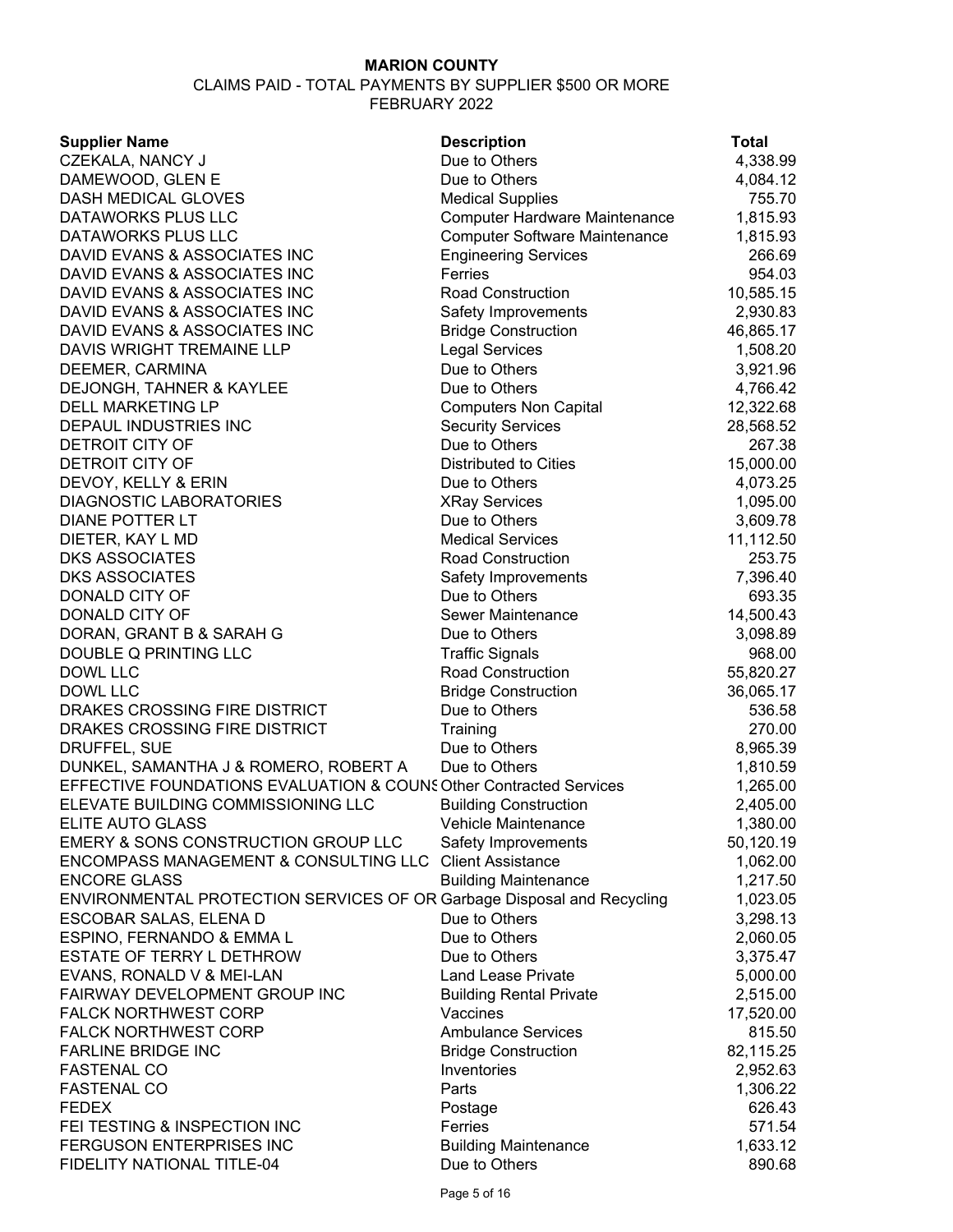#### CLAIMS PAID - TOTAL PAYMENTS BY SUPPLIER \$500 OR MORE FEBRUARY 2022

| <b>Supplier Name</b>                                  | <b>Description</b>                  | <b>Total</b> |
|-------------------------------------------------------|-------------------------------------|--------------|
| FIGUEROA, JOSEFINA                                    | <b>Health Providers</b>             | 1,588.00     |
| FIRST AMERICAN TITLE CO                               | Due to Others                       | 10,841.42    |
| FIRST BAPTIST CHURCH OF SALEM                         | Due to Others                       | 3,904.95     |
| FIRST NATIONAL BUILDING                               | Due to Others                       | 1,194.41     |
| FIRST UNITED METHODIST CHURCH                         | Due to Others                       | 4,826.75     |
| FLORA, RICHARD J                                      | Due to Others                       | 2,492.73     |
| <b>FOPPO</b>                                          | <b>FOPPO Dues</b>                   | 2,160.00     |
| FOX, JONATHAN                                         | Due to Others                       | 2,530.85     |
| FRENCH, CHRISTOPHER & JAMIE                           | Due to Others                       | 1,197.87     |
| FRESHOUR, CODY RYAN-01                                | Due to Others                       | 2,628.54     |
| FURTADO, RICHARD                                      | Due to Others                       | 3,084.53     |
| <b>GABRIYCHUK, ALEXANDER S</b>                        | Due to Others                       | 830.48       |
| <b>GALT FOUNDATION</b>                                | <b>Temporary Staffing</b>           | 7,206.38     |
| GARCIA, JOSE                                          | Due to Others                       | 4,647.84     |
| GARIBAY, FELIX MACIEL & NORMA G                       | Due to Others                       | 1,110.25     |
| <b>GARLAND DBS INC</b>                                | <b>Building Construction</b>        | 134,791.67   |
| GARNER, BRAD                                          | Due to Others                       | 4,456.71     |
| <b>GARTEN SERVICES INC</b>                            | Postage                             | 2,893.57     |
| <b>GARTEN SERVICES INC</b>                            | <b>Community Education Services</b> | 4,323.32     |
| <b>GARTEN SERVICES INC</b>                            | <b>Janitorial Services</b>          | 22,804.79    |
| <b>GARTEN SERVICES INC</b>                            | <b>Mail Services</b>                | 18,314.26    |
| <b>GARTEN SERVICES INC</b>                            | <b>Document Disposal Services</b>   | 2,866.20     |
| <b>GARTEN SERVICES INC</b>                            | <b>Battery Recycling</b>            | 146.50       |
| <b>GARZA, IRENE</b>                                   | <b>Client Assistance</b>            | 697.00       |
| <b>GEORGE FARMS LLC</b>                               | Due to Others                       | 2,844.75     |
| <b>GERVAIS CITY OF</b>                                | Due to City of Gervais              | 270.50       |
| <b>GERVAIS CITY OF</b>                                | Due to Others                       | 4,798.58     |
| <b>GERVAIS CITY OF</b>                                | <b>Other Contracted Services</b>    | 24.00        |
| <b>GERVAIS SCHOOL DISTRICT #1</b>                     | Due to Others                       | 21,328.28    |
| GOMEZ, EMMANUEL PALERMO                               | Due to Others                       | 738.41       |
| <b>GOSNELL, MENDELL M</b>                             | Due to Others                       | 3,651.98     |
| GRABER, DEVIN M & SAMANTHA L                          | Due to Others                       | 984.30       |
| <b>GRAY, GARI M</b>                                   | Due to Others                       | 4,089.24     |
| <b>GREAT WESTERN SWEEPING INC</b>                     | <b>Other Contracted Services</b>    | 13,862.10    |
| GREEN ACRES LANDSCAPE INC                             | Grounds Maintenance                 | 5,756.00     |
| <b>GRESHAM FORD</b>                                   | Automobiles                         | 30,512.74    |
| <b>GREULICH, RICHARD L</b>                            | Due to Others                       | 3,049.51     |
| <b>GREY, BYRON U</b>                                  | <b>Road Construction</b>            | 1,869.00     |
| <b>GRUENEFELDT, KEVIN L</b>                           | Due to Others                       | 2,791.92     |
| HADDAD, CYNTHIA D                                     | Due to Others                       | 2,917.93     |
| HALL, RALLS L & KATHLEEN                              | Due to Others                       | 2,795.10     |
| HARDEN PSYCHOLOGICAL ASSOCIATES PC                    | <b>Pre Employment Costs</b>         | 1,345.00     |
| HARPER HOUF PETERSON RIGHELLIS INC                    | <b>Road Construction</b>            | 21,058.00    |
| HARPER, JENNIFER M RUKS                               | Due to Others                       | 2,948.64     |
| <b>HART WAGNER LLP</b>                                | <b>Liability Claims</b>             | 4,321.85     |
| HASKELL, JASON                                        | Due to Others                       | 3,913.01     |
| HAUSER, STEPHEN J & CINDY M                           | Due to Others                       | 3,393.47     |
| HDR ENGINEERING INC                                   | Safety Improvements                 | 613.70       |
| HEINTZMAN, REBECCA E                                  | Due to Others                       | 1,878.15     |
| HERNANDEZ, CAROL D                                    | Due to Others                       | 2,571.20     |
| HICKEY, DUSTON W & POOLSAWAD, NIPHAPHAN Due to Others |                                     | 2,511.11     |
| <b>HIGHWAY FUEL CO</b>                                | <b>Field Supplies</b>               | 2,175.00     |
| <b>HIGHWAY FUEL CO</b>                                | Miscellaneous Expense               | 2,147.00     |
|                                                       |                                     |              |

HIV ALLIANCE Other Contracted Services 11,414.70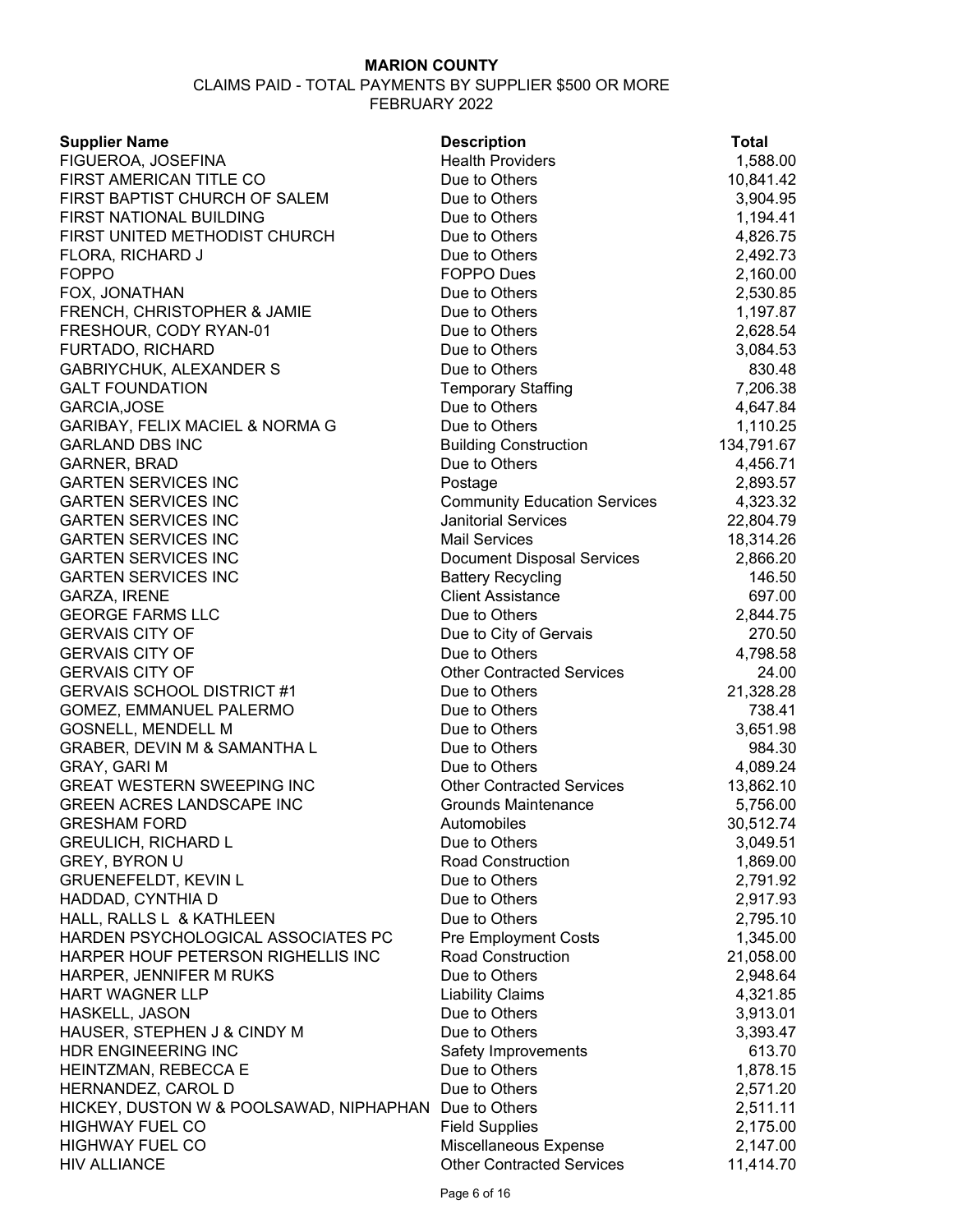| <b>Supplier Name</b>                                        | <b>Description</b>                  | <b>Total</b> |
|-------------------------------------------------------------|-------------------------------------|--------------|
| HOFFMAN, CRAIG                                              | <b>Road Construction</b>            | 3,700.00     |
| HOLLEMAN PROPERTIES LLC                                     | Due to Others                       | 15,037.14    |
| HOME DEPOT PRO-SUPPLYWORKS                                  | Janitorial Supplies                 | 2,234.78     |
| HONE GROUP INC                                              | Training                            | 15,000.00    |
| HOWARD, JEANNINE C                                          | Due to Others                       | 3,378.84     |
| <b>HUBBARD CITY OF</b>                                      | Due to City of Hubbard              | 1,154.48     |
| <b>HUBBARD CITY OF</b>                                      | Due to Others                       | 5,758.20     |
| HUBBARD RURAL FIRE DISTRICT                                 | Due to Others                       | 3,881.17     |
| <b>HUBERT COMPANY LLC</b>                                   | <b>Community Education Services</b> | 6,129.80     |
| HUNGER, ALICE N                                             | Due to Others                       | 1,000.00     |
| HUNSAKER, BENJAMIN L & DEANNA L                             | Due to Others                       | 8,488.48     |
| HUNTER, SHANE                                               | Due to Others                       | 5,492.86     |
| IDANHA DETROIT RURAL FIRE PROTECTION DISTIDue to Others     |                                     | 655.51       |
| <b>IDEA LEARNING GROUP</b>                                  | Training                            | 12,180.00    |
| <b>IFTC LLC</b>                                             | <b>Building Rental Private</b>      | 2,150.00     |
| INDUSTRIAL WELDING SUPPLY INC                               | Inventories                         | 23.48        |
| INDUSTRIAL WELDING SUPPLY INC                               | <b>Field Supplies</b>               | 77.40        |
| INDUSTRIAL WELDING SUPPLY INC                               | <b>Departmental Supplies</b>        | 1,440.87     |
| INDUSTRIAL WELDING SUPPLY INC                               |                                     | 159.27       |
|                                                             | <b>Safety Clothing</b>              |              |
| <b>INDY SAFETY INC</b><br><b>INSTANT FIRE PROTECTION CO</b> | <b>Other Contracted Services</b>    | 6,200.00     |
|                                                             | Safety Equipment                    | 530.38       |
| INTERNAL REVENUE SERVICE                                    | Federal Income Tax Withheld         | 729,248.87   |
| <b>INTERNAL REVENUE SERVICE</b>                             | Social Security Payable ER          | 473,480.71   |
| <b>INTERNAL REVENUE SERVICE</b>                             | Medicare Payable ER                 | 110,733.10   |
| <b>INTERNAL REVENUE SERVICE</b>                             | Social Security Payable EE          | 473,480.71   |
| <b>INTERNAL REVENUE SERVICE</b>                             | Medicare Payable EE                 | 110,733.10   |
| JAN H ENTERPRISES LLC                                       | <b>Crushed Rock</b>                 | 4,299.10     |
| JARED, DORIS IRMA                                           | Due to Others                       | 2,023.16     |
| <b>JB OREGON INC</b>                                        | <b>Building Maintenance</b>         | 3,257.48     |
| JEFFERSON CITY OF                                           | Due to Others                       | 2,198.92     |
| JEFFERSON PARK & REC DISTRICT                               | Due to Others                       | 822.81       |
| JEFFERSON RURAL FIRE PROTECTION DISTRICT Due to Others      |                                     | 4,865.13     |
| JEFFERSON SCHOOL DISTRICT 14J                               | Due to Others                       | 17,601.34    |
| JET INDUSTRIES INC                                          | Due to Others                       | 15,083.47    |
| JFF LAW LLC                                                 | <b>Legal Services</b>               | 3,315.00     |
| JOHN DEERE FINANCIAL                                        | Inventories                         | 5,065.71     |
| <b>JOHN DEERE FINANCIAL</b>                                 | Parts                               | 2.77         |
| <b>JOHN DEERE FINANCIAL</b>                                 | Dept Equipment Maintenance          | 35.14        |
| <b>JOHN DEERE FINANCIAL</b>                                 | Vehicle Maintenance                 | 2,355.69     |
| <b>JOHNSON &amp; TAYLOR LLC</b>                             | Due to State Ct Conciliation        | 1,520.00     |
| JOHNSON, SCOTT ROGER                                        | Due to Others                       | 954.18       |
| JOHNSTON, RICHARD FENDALL II                                | <b>Road Construction</b>            | 18,000.00    |
| JONAS, BOB & DENISE L                                       | Due to Others                       | 1,061.04     |
| JONES, CODY & HOLLY                                         | Due to Others                       | 1,519.90     |
| JOQUE, BARBARA L                                            | Due to Others                       | 677.90       |
| JORDAN, FORREST SCOTT                                       | <b>Supervision Fees</b>             | 540.00       |
| <b>JPW COMMUNICATIONS LLC</b>                               | <b>Other Contracted Services</b>    | 7,493.75     |
| K & E ROCK PRODUCTS LLC                                     | <b>Crushed Rock</b>                 | 13,256.16    |
| K & J DESIGNS                                               | <b>Departmental Supplies</b>        | 4,440.00     |
| <b>KAISER PERMANENTE</b>                                    | <b>Laboratory Services</b>          | 400.00       |
| <b>KAISER PERMANENTE</b>                                    | <b>Health Insurance Premiums</b>    | 1,112,789.01 |
| <b>KAISER PERMANENTE</b>                                    | <b>Dental Insurance Premiums</b>    | 79,376.03    |
| KEASEY, THEODORE & CYNTHIA                                  | Due to Others                       | 5,318.69     |
| KEEFE COMMISSARY NETWORK LLC                                | Institutional Supplies              | 3,110.65     |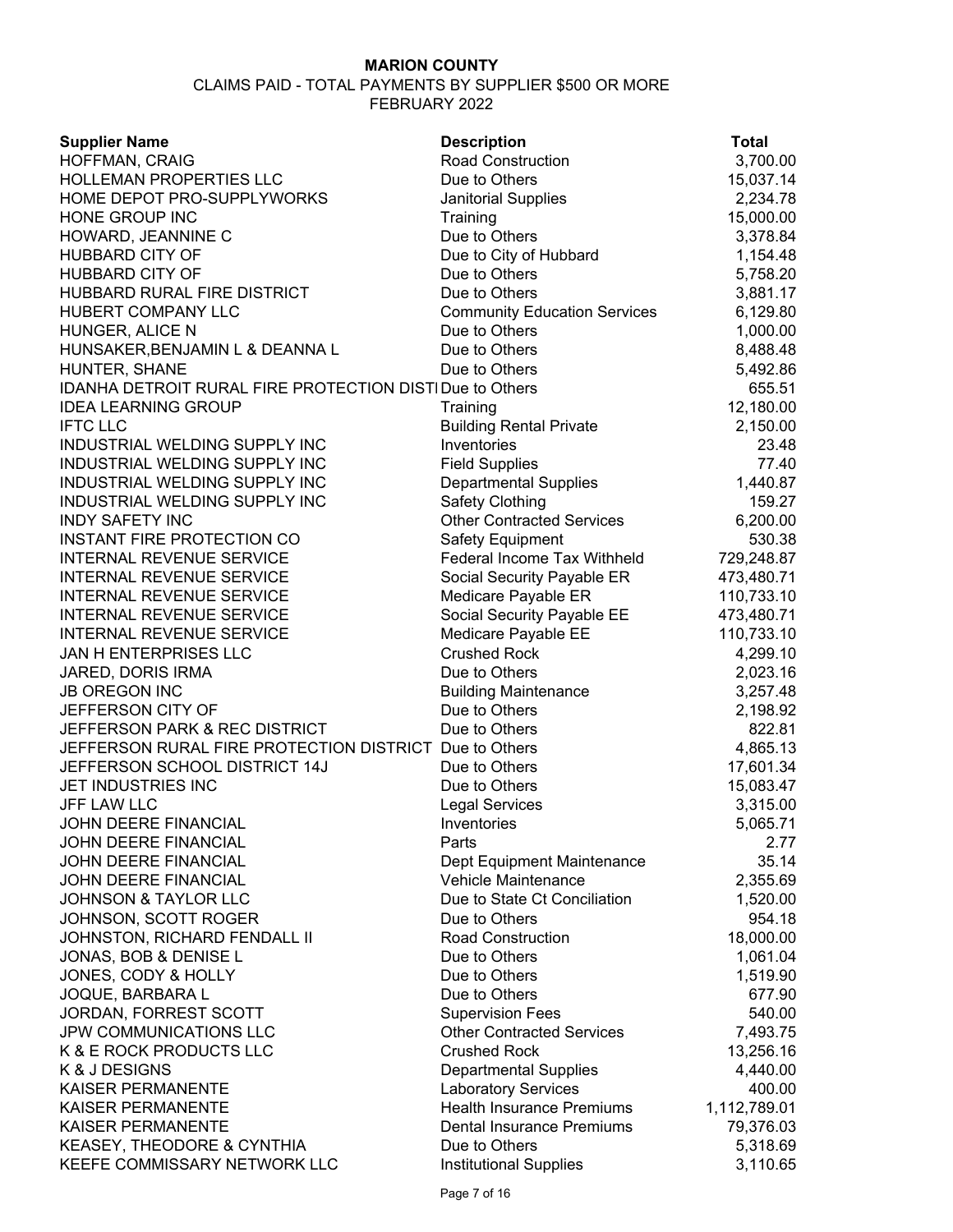| <b>Supplier Name</b>                                       | <b>Description</b>                   | <b>Total</b>         |
|------------------------------------------------------------|--------------------------------------|----------------------|
| KEEFE COMMISSARY NETWORK LLC                               | <b>Drugs</b>                         | 368.05               |
| <b>KEEN, BROCK</b>                                         | Due to Others                        | 4,288.84             |
| <b>KEIZER CITY OF</b>                                      | Due to Others                        | 35,359.40            |
| <b>KEIZER CITY OF</b>                                      | Dog Licenses                         | 60.00                |
| <b>KEIZER CITY OF</b>                                      | <b>Distributed to Cities</b>         | 15,000.00            |
| <b>KEIZER FIRE DISTRICT</b>                                | Due to Others                        | 30,840.05            |
| KEIZER OUTDOOR POWER EQUIP                                 | <b>Small Departmental Equipment</b>  | 25.95                |
| KEIZER OUTDOOR POWER EQUIP                                 | Dept Equipment Maintenance           | 5,538.90             |
| <b>KH SALEM LLC</b>                                        | <b>Road Construction</b>             | 3,700.00             |
| KHOURY DEVELOPMENT LLC                                     | <b>Building Rental Private</b>       | 13,082.78            |
| KLEIMEIER, RICHARD                                         | <b>Supervision Fees</b>              | 1,260.00             |
| KLOECK, PHILIP & KAREN                                     | Due to Others                        | 3,619.06             |
| KLUG, MELODY ANNE                                          | <b>Medical Services</b>              | 2,970.00             |
| KNIFE RIVER CORP - NORTHWEST                               | <b>Asphalt Concrete</b>              | 186.81               |
| KNIFE RIVER CORP - NORTHWEST                               | <b>Grounds Maintenance</b>           | 1,135.02             |
| KRAVITZ, NATHANIEL                                         | <b>Medical Services</b>              | 7,875.00             |
| <b>KROWDFIT INC</b>                                        | <b>Wellness Services</b>             | 1,228.50             |
| <b>KROWDFIT INC</b>                                        | <b>Subscription Services</b>         | 1,228.50             |
| <b>KUTSEV FARMS INC</b>                                    | Due to Others                        | 2,068.30             |
| <b>LAMONT LAW</b>                                          | Due to State Ct Conciliation         | 2,184.00             |
| <b>LANCASTER CENTER EAST LLC-01</b>                        | Due to Others                        | 4,446.12             |
| LANE COUNTY, OR                                            | <b>Bridge Construction</b>           | 859.39               |
| LARSON, RAYMOND E & JENNIFER K-01                          | Due to Others                        | 7,700.13             |
| LASER TECHNOLOGY INC                                       | Dept Equipment Maintenance           | 1,886.50             |
| LAW OFFICE OF KATE HALL LLC                                | Due to State Ct Conciliation         | 940.00               |
| LE PETIT BISTRO                                            | <b>Community Education Services</b>  | 10,000.00            |
| LEGACY CONTRACTING INC                                     | Ferries                              | 56,112.78            |
| LEGACY HEALTH SYSTEM CPC LLC                               | Due to Others                        | 6,937.72             |
| LEGAL FILES SOFTWARE INC                                   | <b>Computer Software Capital</b>     | 16,079.00            |
| <b>LEHR AUTO</b>                                           | Vehicle Maintenance                  | 2,219.79             |
| <b>LERETA</b>                                              | Due to Others                        | 26,102.18            |
| LERETA-03                                                  | Due to Others                        | 1,637.34             |
| LES SCHWAB TIRE CENTER                                     | Inventories                          | 2,069.08             |
| LES SCHWAB TIRE CENTER                                     | Vehicle Maintenance                  | 4,624.86             |
| LEVITT, GORDON T                                           | Due to Others                        | 1,946.58             |
| <b>LEXISNEXIS</b>                                          | Publications                         | 205.10               |
| <b>LEXISNEXIS</b>                                          | <b>Subscription Services</b>         | 1,182.90             |
| LEXISNEXIS RISK SOLUTIONS                                  | <b>Computer Software Maintenance</b> | 1,485.26             |
| LI, JIN FENG                                               | Due to Others                        | 5,722.88             |
| LINN COUNTY, OR                                            | <b>Small Departmental Equipment</b>  | 1,500.00             |
| LINN COUNTY, OR                                            | <b>Court Services</b>                | 50.00                |
| LOBERG, LANCE MD                                           | <b>Medical Services</b>              | 14,500.00            |
| LOCUMTENENS.COM LLC                                        | <b>Medical Services</b>              | 110,913.18           |
| <b>LOOMIS</b>                                              | <b>Armored Car Services</b>          | 5,029.70             |
| LOOMIS-PRICE, STEPHANIE                                    | Due to Others                        | 5,230.83             |
| LUCAS, MELISSA J                                           | Due to Others                        | 2,728.87             |
| LUTY, JEFFREY A MD                                         | <b>Medical Services</b>              |                      |
| MACS RADIATOR & REPAIR INC                                 | Inventories                          | 5,370.00<br>1,411.00 |
|                                                            |                                      |                      |
| <b>MAGNA SOURCE INC</b><br>MARION COUNTY DISTRICT ATTORNEY | Parts<br>Witnesses                   | 1,450.00<br>346.20   |
| MARION COUNTY DISTRICT ATTORNEY                            |                                      |                      |
| MARION COUNTY FIRE DISTRICT #1                             | Witness Mileage Reimbursement        | 312.00               |
|                                                            | Due to Others                        | 55,824.09            |
| MARION COUNTY JUVENILE EMPLOYEES ASSN                      | <b>MCJEA Dues</b>                    | 1,520.00             |
| MARION COUNTY LAW ENFORCEMENT ASSN                         | <b>MCLEA Dues</b>                    | 11,948.00            |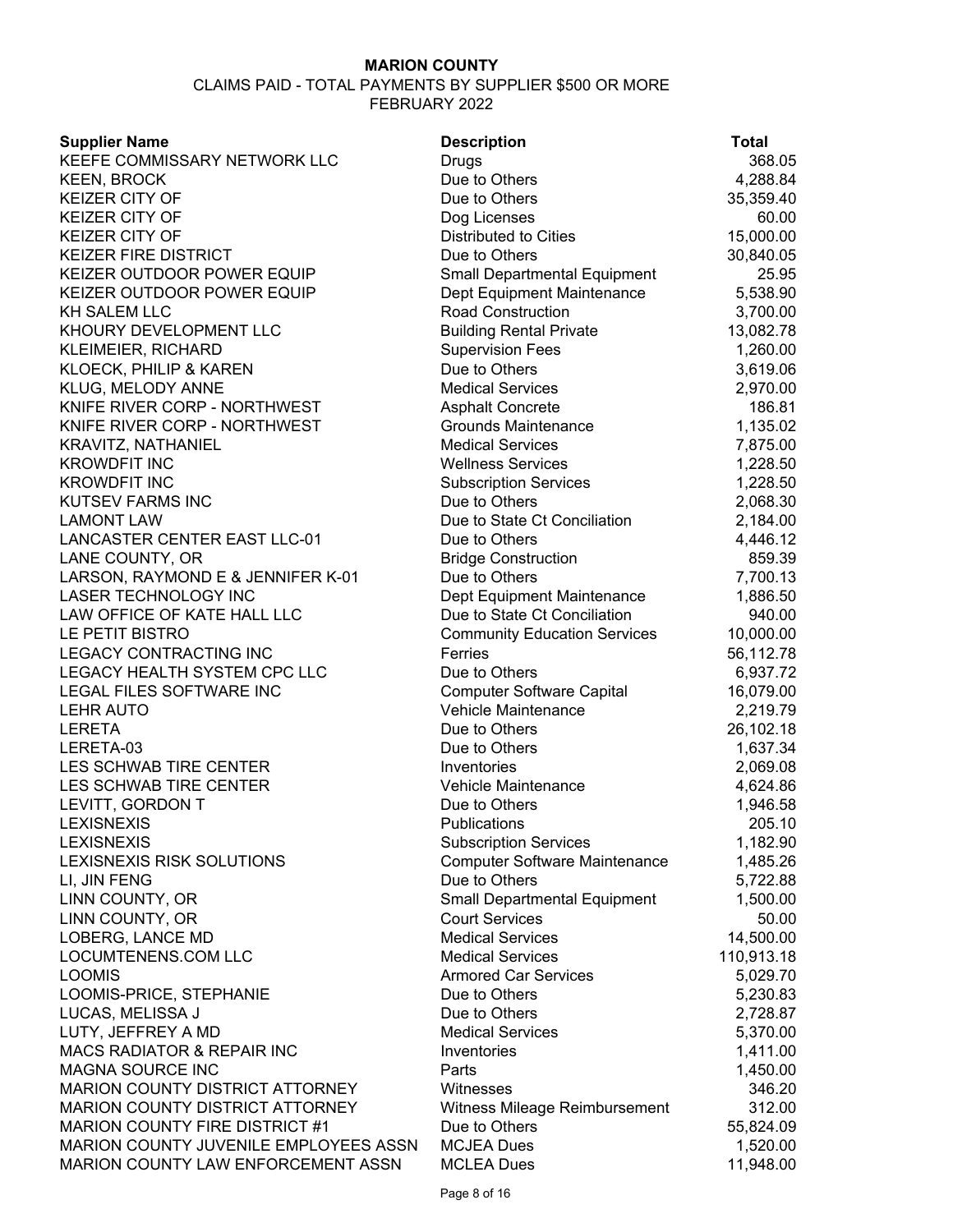| MARION RESOURCE RECOVERY FACILITY LLC<br><b>Transfer Station Contracts</b><br>131,888.31<br>MARION SOIL & WATER CONSERVATION DISTRICT Due to Others<br>7,448.78<br>2,290.01<br>MARRS, SCOTT W<br>Due to Others<br>MARTINEZ, HORLANDO A<br>Due to Others<br>3,244.23<br>MAYFIELD, LISA<br>Due to State Ct Conciliation<br>6,248.00<br>MBZ INDUSTRIAL INC<br><b>Field Supplies</b><br>1,911.97<br><b>MCDONALD &amp; WETLE INC</b><br><b>Building Maintenance</b><br>2,832.00<br>MCGILCHRIST URBAN RENEWAL<br>Due to Others<br>5,524.81<br>Due to Others<br><b>MCGLINN, SEAN FRANCIS</b><br>5,553.32<br>MCJUNKIN, ADRIAN W & PEGGY<br>Due to Others<br>12,395.23<br>MCKESSON MEDICAL-SURGICAL INC<br><b>Medical Supplies</b><br>25,064.51<br>Due to Others<br>3,047.93<br>MENDEZ, JESUS<br><b>METLIFE</b><br>Vol Home and Auto Insurance<br>1,347.49<br>METROPRESORT INC<br>771.06<br>Postage<br>METROPRESORT INC<br><b>Mail Services</b><br>947.61<br>MID-WILLAMETTE VALLEY COG<br><b>Temporary Staffing</b><br>4,331.12<br>MID-WILLAMETTE VALLEY COG<br>Dues and Memberships<br>27,161.00<br>MID-WILLAMETTE VALLEY CRC<br><b>Cable Access Services</b><br>12,550.21<br>MIKKELSON, RHOMA C<br>Due to Others<br>9,535.16<br>MILL CITY CITY OF<br>Due to Others<br>536.39<br>MILL CITY CITY OF<br><b>Distributed to Cities</b><br>15,000.00<br>MILL CREEK URBAN RENEWAL<br>Due to Others<br>8,559.83<br><b>MILLER NASH LLP</b><br><b>Legal Services</b><br>1,713.50<br>MILLER, MICHAEL A & SONCEERAHRAY K<br>Due to Others<br>842.64<br><b>MISSION BOTTOM PRODUCE</b><br>Due to Others<br>2,452.72<br>MJ COUNSELING & CONSULTING<br><b>Consulting Services</b><br>1,600.00<br><b>MMSGS</b><br><b>Medical Supplies</b><br>511.60<br><b>MMSGS</b><br>442.33<br><b>Small Departmental Equipment</b><br>MODA HEALTH PLAN INC<br><b>Dental Insurance Premiums</b><br>181,510.11<br>MODERN BUILDING SYSTEMS INC<br><b>Building Rental Private</b><br>1,357.70<br>MOOSE RAPIDS TECHNOLOGY INC<br><b>Computer Software Maintenance</b><br>2,175.00<br>MOREHEAD, JUDITH A<br><b>Other Contracted Services</b><br>1,200.00<br>MORPHEUS YOUTH PROJECT<br><b>Other Contracted Services</b><br>2,153.98<br>MORRISON, JAMES L<br>Due to Others<br>11,451.99<br>MORSE WATCHMANS INC<br>942.00<br>Dept Equipment Maintenance<br>MORTGAGE CONNECT LP<br>2,649.25<br>Due to Others<br>Due to Others<br>MOSER, SAMUEL<br>2,206.57<br>MOTION & FLOW CONTROL PRODUCTS INC<br>Inventories<br>2,888.29<br>MOTION & FLOW CONTROL PRODUCTS INC<br><b>Field Supplies</b><br>526.09<br><b>Other Contracted Services</b><br>MOUNTAIN VIEW TREE SERVICE LLC<br>48,910.00<br>MT ANGEL CITY OF<br>Due to City of Mt Angel<br>121.57<br>MT ANGEL CITY OF<br>5,499.24<br>Due to Others<br>Due to Others<br>MT ANGEL FIRE DISTRICT<br>3,034.55<br>MT ANGEL SCHOOL DISTRICT #91<br>Due to Others<br>13,118.82<br>MULTIVERSE INTERPRETING INC<br>Interpreters and Translators<br>1,672.00<br><b>MYTHICS INC</b><br>267.77<br><b>Computer Hardware Maintenance</b><br><b>MYTHICS INC</b><br>11,279.20<br><b>Computer Software Maintenance</b><br>NATIONAL CONSUMER LAW CENTER INC<br>Publications<br>1,856.00<br>NATIONAL INTERPRETING SERVICE INC<br><b>Client Assistance</b><br>210.00<br>NATIONAL INTERPRETING SERVICE INC<br>1,470.00<br><b>Interpreters and Translators</b><br>NAVIA BENEFIT SOLUTIONS<br>Pre Tax Day Care<br>3,557.66<br>Pre Tax Medical<br>NAVIA BENEFIT SOLUTIONS<br>27,037.62<br>NAVIA BENEFIT SOLUTIONS<br>Pre Tax HSA Contributions<br>38,024.89<br>NAVIA BENEFIT SOLUTIONS<br>1,759.19<br><b>Insurance Admin Services</b> | <b>Supplier Name</b> | <b>Description</b> | <b>Total</b> |
|--------------------------------------------------------------------------------------------------------------------------------------------------------------------------------------------------------------------------------------------------------------------------------------------------------------------------------------------------------------------------------------------------------------------------------------------------------------------------------------------------------------------------------------------------------------------------------------------------------------------------------------------------------------------------------------------------------------------------------------------------------------------------------------------------------------------------------------------------------------------------------------------------------------------------------------------------------------------------------------------------------------------------------------------------------------------------------------------------------------------------------------------------------------------------------------------------------------------------------------------------------------------------------------------------------------------------------------------------------------------------------------------------------------------------------------------------------------------------------------------------------------------------------------------------------------------------------------------------------------------------------------------------------------------------------------------------------------------------------------------------------------------------------------------------------------------------------------------------------------------------------------------------------------------------------------------------------------------------------------------------------------------------------------------------------------------------------------------------------------------------------------------------------------------------------------------------------------------------------------------------------------------------------------------------------------------------------------------------------------------------------------------------------------------------------------------------------------------------------------------------------------------------------------------------------------------------------------------------------------------------------------------------------------------------------------------------------------------------------------------------------------------------------------------------------------------------------------------------------------------------------------------------------------------------------------------------------------------------------------------------------------------------------------------------------------------------------------------------------------------------------------------------------------------------------------------------------------------------------------------------------------------------------------------------------------------------------------------------------------------------------------------------------------------------------------------------------------------------------------------------------------------------------------------------------------------------------------------------------------|----------------------|--------------------|--------------|
|                                                                                                                                                                                                                                                                                                                                                                                                                                                                                                                                                                                                                                                                                                                                                                                                                                                                                                                                                                                                                                                                                                                                                                                                                                                                                                                                                                                                                                                                                                                                                                                                                                                                                                                                                                                                                                                                                                                                                                                                                                                                                                                                                                                                                                                                                                                                                                                                                                                                                                                                                                                                                                                                                                                                                                                                                                                                                                                                                                                                                                                                                                                                                                                                                                                                                                                                                                                                                                                                                                                                                                                                              |                      |                    |              |
|                                                                                                                                                                                                                                                                                                                                                                                                                                                                                                                                                                                                                                                                                                                                                                                                                                                                                                                                                                                                                                                                                                                                                                                                                                                                                                                                                                                                                                                                                                                                                                                                                                                                                                                                                                                                                                                                                                                                                                                                                                                                                                                                                                                                                                                                                                                                                                                                                                                                                                                                                                                                                                                                                                                                                                                                                                                                                                                                                                                                                                                                                                                                                                                                                                                                                                                                                                                                                                                                                                                                                                                                              |                      |                    |              |
|                                                                                                                                                                                                                                                                                                                                                                                                                                                                                                                                                                                                                                                                                                                                                                                                                                                                                                                                                                                                                                                                                                                                                                                                                                                                                                                                                                                                                                                                                                                                                                                                                                                                                                                                                                                                                                                                                                                                                                                                                                                                                                                                                                                                                                                                                                                                                                                                                                                                                                                                                                                                                                                                                                                                                                                                                                                                                                                                                                                                                                                                                                                                                                                                                                                                                                                                                                                                                                                                                                                                                                                                              |                      |                    |              |
|                                                                                                                                                                                                                                                                                                                                                                                                                                                                                                                                                                                                                                                                                                                                                                                                                                                                                                                                                                                                                                                                                                                                                                                                                                                                                                                                                                                                                                                                                                                                                                                                                                                                                                                                                                                                                                                                                                                                                                                                                                                                                                                                                                                                                                                                                                                                                                                                                                                                                                                                                                                                                                                                                                                                                                                                                                                                                                                                                                                                                                                                                                                                                                                                                                                                                                                                                                                                                                                                                                                                                                                                              |                      |                    |              |
|                                                                                                                                                                                                                                                                                                                                                                                                                                                                                                                                                                                                                                                                                                                                                                                                                                                                                                                                                                                                                                                                                                                                                                                                                                                                                                                                                                                                                                                                                                                                                                                                                                                                                                                                                                                                                                                                                                                                                                                                                                                                                                                                                                                                                                                                                                                                                                                                                                                                                                                                                                                                                                                                                                                                                                                                                                                                                                                                                                                                                                                                                                                                                                                                                                                                                                                                                                                                                                                                                                                                                                                                              |                      |                    |              |
|                                                                                                                                                                                                                                                                                                                                                                                                                                                                                                                                                                                                                                                                                                                                                                                                                                                                                                                                                                                                                                                                                                                                                                                                                                                                                                                                                                                                                                                                                                                                                                                                                                                                                                                                                                                                                                                                                                                                                                                                                                                                                                                                                                                                                                                                                                                                                                                                                                                                                                                                                                                                                                                                                                                                                                                                                                                                                                                                                                                                                                                                                                                                                                                                                                                                                                                                                                                                                                                                                                                                                                                                              |                      |                    |              |
|                                                                                                                                                                                                                                                                                                                                                                                                                                                                                                                                                                                                                                                                                                                                                                                                                                                                                                                                                                                                                                                                                                                                                                                                                                                                                                                                                                                                                                                                                                                                                                                                                                                                                                                                                                                                                                                                                                                                                                                                                                                                                                                                                                                                                                                                                                                                                                                                                                                                                                                                                                                                                                                                                                                                                                                                                                                                                                                                                                                                                                                                                                                                                                                                                                                                                                                                                                                                                                                                                                                                                                                                              |                      |                    |              |
|                                                                                                                                                                                                                                                                                                                                                                                                                                                                                                                                                                                                                                                                                                                                                                                                                                                                                                                                                                                                                                                                                                                                                                                                                                                                                                                                                                                                                                                                                                                                                                                                                                                                                                                                                                                                                                                                                                                                                                                                                                                                                                                                                                                                                                                                                                                                                                                                                                                                                                                                                                                                                                                                                                                                                                                                                                                                                                                                                                                                                                                                                                                                                                                                                                                                                                                                                                                                                                                                                                                                                                                                              |                      |                    |              |
|                                                                                                                                                                                                                                                                                                                                                                                                                                                                                                                                                                                                                                                                                                                                                                                                                                                                                                                                                                                                                                                                                                                                                                                                                                                                                                                                                                                                                                                                                                                                                                                                                                                                                                                                                                                                                                                                                                                                                                                                                                                                                                                                                                                                                                                                                                                                                                                                                                                                                                                                                                                                                                                                                                                                                                                                                                                                                                                                                                                                                                                                                                                                                                                                                                                                                                                                                                                                                                                                                                                                                                                                              |                      |                    |              |
|                                                                                                                                                                                                                                                                                                                                                                                                                                                                                                                                                                                                                                                                                                                                                                                                                                                                                                                                                                                                                                                                                                                                                                                                                                                                                                                                                                                                                                                                                                                                                                                                                                                                                                                                                                                                                                                                                                                                                                                                                                                                                                                                                                                                                                                                                                                                                                                                                                                                                                                                                                                                                                                                                                                                                                                                                                                                                                                                                                                                                                                                                                                                                                                                                                                                                                                                                                                                                                                                                                                                                                                                              |                      |                    |              |
|                                                                                                                                                                                                                                                                                                                                                                                                                                                                                                                                                                                                                                                                                                                                                                                                                                                                                                                                                                                                                                                                                                                                                                                                                                                                                                                                                                                                                                                                                                                                                                                                                                                                                                                                                                                                                                                                                                                                                                                                                                                                                                                                                                                                                                                                                                                                                                                                                                                                                                                                                                                                                                                                                                                                                                                                                                                                                                                                                                                                                                                                                                                                                                                                                                                                                                                                                                                                                                                                                                                                                                                                              |                      |                    |              |
|                                                                                                                                                                                                                                                                                                                                                                                                                                                                                                                                                                                                                                                                                                                                                                                                                                                                                                                                                                                                                                                                                                                                                                                                                                                                                                                                                                                                                                                                                                                                                                                                                                                                                                                                                                                                                                                                                                                                                                                                                                                                                                                                                                                                                                                                                                                                                                                                                                                                                                                                                                                                                                                                                                                                                                                                                                                                                                                                                                                                                                                                                                                                                                                                                                                                                                                                                                                                                                                                                                                                                                                                              |                      |                    |              |
|                                                                                                                                                                                                                                                                                                                                                                                                                                                                                                                                                                                                                                                                                                                                                                                                                                                                                                                                                                                                                                                                                                                                                                                                                                                                                                                                                                                                                                                                                                                                                                                                                                                                                                                                                                                                                                                                                                                                                                                                                                                                                                                                                                                                                                                                                                                                                                                                                                                                                                                                                                                                                                                                                                                                                                                                                                                                                                                                                                                                                                                                                                                                                                                                                                                                                                                                                                                                                                                                                                                                                                                                              |                      |                    |              |
|                                                                                                                                                                                                                                                                                                                                                                                                                                                                                                                                                                                                                                                                                                                                                                                                                                                                                                                                                                                                                                                                                                                                                                                                                                                                                                                                                                                                                                                                                                                                                                                                                                                                                                                                                                                                                                                                                                                                                                                                                                                                                                                                                                                                                                                                                                                                                                                                                                                                                                                                                                                                                                                                                                                                                                                                                                                                                                                                                                                                                                                                                                                                                                                                                                                                                                                                                                                                                                                                                                                                                                                                              |                      |                    |              |
|                                                                                                                                                                                                                                                                                                                                                                                                                                                                                                                                                                                                                                                                                                                                                                                                                                                                                                                                                                                                                                                                                                                                                                                                                                                                                                                                                                                                                                                                                                                                                                                                                                                                                                                                                                                                                                                                                                                                                                                                                                                                                                                                                                                                                                                                                                                                                                                                                                                                                                                                                                                                                                                                                                                                                                                                                                                                                                                                                                                                                                                                                                                                                                                                                                                                                                                                                                                                                                                                                                                                                                                                              |                      |                    |              |
|                                                                                                                                                                                                                                                                                                                                                                                                                                                                                                                                                                                                                                                                                                                                                                                                                                                                                                                                                                                                                                                                                                                                                                                                                                                                                                                                                                                                                                                                                                                                                                                                                                                                                                                                                                                                                                                                                                                                                                                                                                                                                                                                                                                                                                                                                                                                                                                                                                                                                                                                                                                                                                                                                                                                                                                                                                                                                                                                                                                                                                                                                                                                                                                                                                                                                                                                                                                                                                                                                                                                                                                                              |                      |                    |              |
|                                                                                                                                                                                                                                                                                                                                                                                                                                                                                                                                                                                                                                                                                                                                                                                                                                                                                                                                                                                                                                                                                                                                                                                                                                                                                                                                                                                                                                                                                                                                                                                                                                                                                                                                                                                                                                                                                                                                                                                                                                                                                                                                                                                                                                                                                                                                                                                                                                                                                                                                                                                                                                                                                                                                                                                                                                                                                                                                                                                                                                                                                                                                                                                                                                                                                                                                                                                                                                                                                                                                                                                                              |                      |                    |              |
|                                                                                                                                                                                                                                                                                                                                                                                                                                                                                                                                                                                                                                                                                                                                                                                                                                                                                                                                                                                                                                                                                                                                                                                                                                                                                                                                                                                                                                                                                                                                                                                                                                                                                                                                                                                                                                                                                                                                                                                                                                                                                                                                                                                                                                                                                                                                                                                                                                                                                                                                                                                                                                                                                                                                                                                                                                                                                                                                                                                                                                                                                                                                                                                                                                                                                                                                                                                                                                                                                                                                                                                                              |                      |                    |              |
|                                                                                                                                                                                                                                                                                                                                                                                                                                                                                                                                                                                                                                                                                                                                                                                                                                                                                                                                                                                                                                                                                                                                                                                                                                                                                                                                                                                                                                                                                                                                                                                                                                                                                                                                                                                                                                                                                                                                                                                                                                                                                                                                                                                                                                                                                                                                                                                                                                                                                                                                                                                                                                                                                                                                                                                                                                                                                                                                                                                                                                                                                                                                                                                                                                                                                                                                                                                                                                                                                                                                                                                                              |                      |                    |              |
|                                                                                                                                                                                                                                                                                                                                                                                                                                                                                                                                                                                                                                                                                                                                                                                                                                                                                                                                                                                                                                                                                                                                                                                                                                                                                                                                                                                                                                                                                                                                                                                                                                                                                                                                                                                                                                                                                                                                                                                                                                                                                                                                                                                                                                                                                                                                                                                                                                                                                                                                                                                                                                                                                                                                                                                                                                                                                                                                                                                                                                                                                                                                                                                                                                                                                                                                                                                                                                                                                                                                                                                                              |                      |                    |              |
|                                                                                                                                                                                                                                                                                                                                                                                                                                                                                                                                                                                                                                                                                                                                                                                                                                                                                                                                                                                                                                                                                                                                                                                                                                                                                                                                                                                                                                                                                                                                                                                                                                                                                                                                                                                                                                                                                                                                                                                                                                                                                                                                                                                                                                                                                                                                                                                                                                                                                                                                                                                                                                                                                                                                                                                                                                                                                                                                                                                                                                                                                                                                                                                                                                                                                                                                                                                                                                                                                                                                                                                                              |                      |                    |              |
|                                                                                                                                                                                                                                                                                                                                                                                                                                                                                                                                                                                                                                                                                                                                                                                                                                                                                                                                                                                                                                                                                                                                                                                                                                                                                                                                                                                                                                                                                                                                                                                                                                                                                                                                                                                                                                                                                                                                                                                                                                                                                                                                                                                                                                                                                                                                                                                                                                                                                                                                                                                                                                                                                                                                                                                                                                                                                                                                                                                                                                                                                                                                                                                                                                                                                                                                                                                                                                                                                                                                                                                                              |                      |                    |              |
|                                                                                                                                                                                                                                                                                                                                                                                                                                                                                                                                                                                                                                                                                                                                                                                                                                                                                                                                                                                                                                                                                                                                                                                                                                                                                                                                                                                                                                                                                                                                                                                                                                                                                                                                                                                                                                                                                                                                                                                                                                                                                                                                                                                                                                                                                                                                                                                                                                                                                                                                                                                                                                                                                                                                                                                                                                                                                                                                                                                                                                                                                                                                                                                                                                                                                                                                                                                                                                                                                                                                                                                                              |                      |                    |              |
|                                                                                                                                                                                                                                                                                                                                                                                                                                                                                                                                                                                                                                                                                                                                                                                                                                                                                                                                                                                                                                                                                                                                                                                                                                                                                                                                                                                                                                                                                                                                                                                                                                                                                                                                                                                                                                                                                                                                                                                                                                                                                                                                                                                                                                                                                                                                                                                                                                                                                                                                                                                                                                                                                                                                                                                                                                                                                                                                                                                                                                                                                                                                                                                                                                                                                                                                                                                                                                                                                                                                                                                                              |                      |                    |              |
|                                                                                                                                                                                                                                                                                                                                                                                                                                                                                                                                                                                                                                                                                                                                                                                                                                                                                                                                                                                                                                                                                                                                                                                                                                                                                                                                                                                                                                                                                                                                                                                                                                                                                                                                                                                                                                                                                                                                                                                                                                                                                                                                                                                                                                                                                                                                                                                                                                                                                                                                                                                                                                                                                                                                                                                                                                                                                                                                                                                                                                                                                                                                                                                                                                                                                                                                                                                                                                                                                                                                                                                                              |                      |                    |              |
|                                                                                                                                                                                                                                                                                                                                                                                                                                                                                                                                                                                                                                                                                                                                                                                                                                                                                                                                                                                                                                                                                                                                                                                                                                                                                                                                                                                                                                                                                                                                                                                                                                                                                                                                                                                                                                                                                                                                                                                                                                                                                                                                                                                                                                                                                                                                                                                                                                                                                                                                                                                                                                                                                                                                                                                                                                                                                                                                                                                                                                                                                                                                                                                                                                                                                                                                                                                                                                                                                                                                                                                                              |                      |                    |              |
|                                                                                                                                                                                                                                                                                                                                                                                                                                                                                                                                                                                                                                                                                                                                                                                                                                                                                                                                                                                                                                                                                                                                                                                                                                                                                                                                                                                                                                                                                                                                                                                                                                                                                                                                                                                                                                                                                                                                                                                                                                                                                                                                                                                                                                                                                                                                                                                                                                                                                                                                                                                                                                                                                                                                                                                                                                                                                                                                                                                                                                                                                                                                                                                                                                                                                                                                                                                                                                                                                                                                                                                                              |                      |                    |              |
|                                                                                                                                                                                                                                                                                                                                                                                                                                                                                                                                                                                                                                                                                                                                                                                                                                                                                                                                                                                                                                                                                                                                                                                                                                                                                                                                                                                                                                                                                                                                                                                                                                                                                                                                                                                                                                                                                                                                                                                                                                                                                                                                                                                                                                                                                                                                                                                                                                                                                                                                                                                                                                                                                                                                                                                                                                                                                                                                                                                                                                                                                                                                                                                                                                                                                                                                                                                                                                                                                                                                                                                                              |                      |                    |              |
|                                                                                                                                                                                                                                                                                                                                                                                                                                                                                                                                                                                                                                                                                                                                                                                                                                                                                                                                                                                                                                                                                                                                                                                                                                                                                                                                                                                                                                                                                                                                                                                                                                                                                                                                                                                                                                                                                                                                                                                                                                                                                                                                                                                                                                                                                                                                                                                                                                                                                                                                                                                                                                                                                                                                                                                                                                                                                                                                                                                                                                                                                                                                                                                                                                                                                                                                                                                                                                                                                                                                                                                                              |                      |                    |              |
|                                                                                                                                                                                                                                                                                                                                                                                                                                                                                                                                                                                                                                                                                                                                                                                                                                                                                                                                                                                                                                                                                                                                                                                                                                                                                                                                                                                                                                                                                                                                                                                                                                                                                                                                                                                                                                                                                                                                                                                                                                                                                                                                                                                                                                                                                                                                                                                                                                                                                                                                                                                                                                                                                                                                                                                                                                                                                                                                                                                                                                                                                                                                                                                                                                                                                                                                                                                                                                                                                                                                                                                                              |                      |                    |              |
|                                                                                                                                                                                                                                                                                                                                                                                                                                                                                                                                                                                                                                                                                                                                                                                                                                                                                                                                                                                                                                                                                                                                                                                                                                                                                                                                                                                                                                                                                                                                                                                                                                                                                                                                                                                                                                                                                                                                                                                                                                                                                                                                                                                                                                                                                                                                                                                                                                                                                                                                                                                                                                                                                                                                                                                                                                                                                                                                                                                                                                                                                                                                                                                                                                                                                                                                                                                                                                                                                                                                                                                                              |                      |                    |              |
|                                                                                                                                                                                                                                                                                                                                                                                                                                                                                                                                                                                                                                                                                                                                                                                                                                                                                                                                                                                                                                                                                                                                                                                                                                                                                                                                                                                                                                                                                                                                                                                                                                                                                                                                                                                                                                                                                                                                                                                                                                                                                                                                                                                                                                                                                                                                                                                                                                                                                                                                                                                                                                                                                                                                                                                                                                                                                                                                                                                                                                                                                                                                                                                                                                                                                                                                                                                                                                                                                                                                                                                                              |                      |                    |              |
|                                                                                                                                                                                                                                                                                                                                                                                                                                                                                                                                                                                                                                                                                                                                                                                                                                                                                                                                                                                                                                                                                                                                                                                                                                                                                                                                                                                                                                                                                                                                                                                                                                                                                                                                                                                                                                                                                                                                                                                                                                                                                                                                                                                                                                                                                                                                                                                                                                                                                                                                                                                                                                                                                                                                                                                                                                                                                                                                                                                                                                                                                                                                                                                                                                                                                                                                                                                                                                                                                                                                                                                                              |                      |                    |              |
|                                                                                                                                                                                                                                                                                                                                                                                                                                                                                                                                                                                                                                                                                                                                                                                                                                                                                                                                                                                                                                                                                                                                                                                                                                                                                                                                                                                                                                                                                                                                                                                                                                                                                                                                                                                                                                                                                                                                                                                                                                                                                                                                                                                                                                                                                                                                                                                                                                                                                                                                                                                                                                                                                                                                                                                                                                                                                                                                                                                                                                                                                                                                                                                                                                                                                                                                                                                                                                                                                                                                                                                                              |                      |                    |              |
|                                                                                                                                                                                                                                                                                                                                                                                                                                                                                                                                                                                                                                                                                                                                                                                                                                                                                                                                                                                                                                                                                                                                                                                                                                                                                                                                                                                                                                                                                                                                                                                                                                                                                                                                                                                                                                                                                                                                                                                                                                                                                                                                                                                                                                                                                                                                                                                                                                                                                                                                                                                                                                                                                                                                                                                                                                                                                                                                                                                                                                                                                                                                                                                                                                                                                                                                                                                                                                                                                                                                                                                                              |                      |                    |              |
|                                                                                                                                                                                                                                                                                                                                                                                                                                                                                                                                                                                                                                                                                                                                                                                                                                                                                                                                                                                                                                                                                                                                                                                                                                                                                                                                                                                                                                                                                                                                                                                                                                                                                                                                                                                                                                                                                                                                                                                                                                                                                                                                                                                                                                                                                                                                                                                                                                                                                                                                                                                                                                                                                                                                                                                                                                                                                                                                                                                                                                                                                                                                                                                                                                                                                                                                                                                                                                                                                                                                                                                                              |                      |                    |              |
|                                                                                                                                                                                                                                                                                                                                                                                                                                                                                                                                                                                                                                                                                                                                                                                                                                                                                                                                                                                                                                                                                                                                                                                                                                                                                                                                                                                                                                                                                                                                                                                                                                                                                                                                                                                                                                                                                                                                                                                                                                                                                                                                                                                                                                                                                                                                                                                                                                                                                                                                                                                                                                                                                                                                                                                                                                                                                                                                                                                                                                                                                                                                                                                                                                                                                                                                                                                                                                                                                                                                                                                                              |                      |                    |              |
|                                                                                                                                                                                                                                                                                                                                                                                                                                                                                                                                                                                                                                                                                                                                                                                                                                                                                                                                                                                                                                                                                                                                                                                                                                                                                                                                                                                                                                                                                                                                                                                                                                                                                                                                                                                                                                                                                                                                                                                                                                                                                                                                                                                                                                                                                                                                                                                                                                                                                                                                                                                                                                                                                                                                                                                                                                                                                                                                                                                                                                                                                                                                                                                                                                                                                                                                                                                                                                                                                                                                                                                                              |                      |                    |              |
|                                                                                                                                                                                                                                                                                                                                                                                                                                                                                                                                                                                                                                                                                                                                                                                                                                                                                                                                                                                                                                                                                                                                                                                                                                                                                                                                                                                                                                                                                                                                                                                                                                                                                                                                                                                                                                                                                                                                                                                                                                                                                                                                                                                                                                                                                                                                                                                                                                                                                                                                                                                                                                                                                                                                                                                                                                                                                                                                                                                                                                                                                                                                                                                                                                                                                                                                                                                                                                                                                                                                                                                                              |                      |                    |              |
|                                                                                                                                                                                                                                                                                                                                                                                                                                                                                                                                                                                                                                                                                                                                                                                                                                                                                                                                                                                                                                                                                                                                                                                                                                                                                                                                                                                                                                                                                                                                                                                                                                                                                                                                                                                                                                                                                                                                                                                                                                                                                                                                                                                                                                                                                                                                                                                                                                                                                                                                                                                                                                                                                                                                                                                                                                                                                                                                                                                                                                                                                                                                                                                                                                                                                                                                                                                                                                                                                                                                                                                                              |                      |                    |              |
|                                                                                                                                                                                                                                                                                                                                                                                                                                                                                                                                                                                                                                                                                                                                                                                                                                                                                                                                                                                                                                                                                                                                                                                                                                                                                                                                                                                                                                                                                                                                                                                                                                                                                                                                                                                                                                                                                                                                                                                                                                                                                                                                                                                                                                                                                                                                                                                                                                                                                                                                                                                                                                                                                                                                                                                                                                                                                                                                                                                                                                                                                                                                                                                                                                                                                                                                                                                                                                                                                                                                                                                                              |                      |                    |              |
|                                                                                                                                                                                                                                                                                                                                                                                                                                                                                                                                                                                                                                                                                                                                                                                                                                                                                                                                                                                                                                                                                                                                                                                                                                                                                                                                                                                                                                                                                                                                                                                                                                                                                                                                                                                                                                                                                                                                                                                                                                                                                                                                                                                                                                                                                                                                                                                                                                                                                                                                                                                                                                                                                                                                                                                                                                                                                                                                                                                                                                                                                                                                                                                                                                                                                                                                                                                                                                                                                                                                                                                                              |                      |                    |              |
|                                                                                                                                                                                                                                                                                                                                                                                                                                                                                                                                                                                                                                                                                                                                                                                                                                                                                                                                                                                                                                                                                                                                                                                                                                                                                                                                                                                                                                                                                                                                                                                                                                                                                                                                                                                                                                                                                                                                                                                                                                                                                                                                                                                                                                                                                                                                                                                                                                                                                                                                                                                                                                                                                                                                                                                                                                                                                                                                                                                                                                                                                                                                                                                                                                                                                                                                                                                                                                                                                                                                                                                                              |                      |                    |              |
|                                                                                                                                                                                                                                                                                                                                                                                                                                                                                                                                                                                                                                                                                                                                                                                                                                                                                                                                                                                                                                                                                                                                                                                                                                                                                                                                                                                                                                                                                                                                                                                                                                                                                                                                                                                                                                                                                                                                                                                                                                                                                                                                                                                                                                                                                                                                                                                                                                                                                                                                                                                                                                                                                                                                                                                                                                                                                                                                                                                                                                                                                                                                                                                                                                                                                                                                                                                                                                                                                                                                                                                                              |                      |                    |              |
|                                                                                                                                                                                                                                                                                                                                                                                                                                                                                                                                                                                                                                                                                                                                                                                                                                                                                                                                                                                                                                                                                                                                                                                                                                                                                                                                                                                                                                                                                                                                                                                                                                                                                                                                                                                                                                                                                                                                                                                                                                                                                                                                                                                                                                                                                                                                                                                                                                                                                                                                                                                                                                                                                                                                                                                                                                                                                                                                                                                                                                                                                                                                                                                                                                                                                                                                                                                                                                                                                                                                                                                                              |                      |                    |              |
|                                                                                                                                                                                                                                                                                                                                                                                                                                                                                                                                                                                                                                                                                                                                                                                                                                                                                                                                                                                                                                                                                                                                                                                                                                                                                                                                                                                                                                                                                                                                                                                                                                                                                                                                                                                                                                                                                                                                                                                                                                                                                                                                                                                                                                                                                                                                                                                                                                                                                                                                                                                                                                                                                                                                                                                                                                                                                                                                                                                                                                                                                                                                                                                                                                                                                                                                                                                                                                                                                                                                                                                                              |                      |                    |              |
|                                                                                                                                                                                                                                                                                                                                                                                                                                                                                                                                                                                                                                                                                                                                                                                                                                                                                                                                                                                                                                                                                                                                                                                                                                                                                                                                                                                                                                                                                                                                                                                                                                                                                                                                                                                                                                                                                                                                                                                                                                                                                                                                                                                                                                                                                                                                                                                                                                                                                                                                                                                                                                                                                                                                                                                                                                                                                                                                                                                                                                                                                                                                                                                                                                                                                                                                                                                                                                                                                                                                                                                                              |                      |                    |              |
|                                                                                                                                                                                                                                                                                                                                                                                                                                                                                                                                                                                                                                                                                                                                                                                                                                                                                                                                                                                                                                                                                                                                                                                                                                                                                                                                                                                                                                                                                                                                                                                                                                                                                                                                                                                                                                                                                                                                                                                                                                                                                                                                                                                                                                                                                                                                                                                                                                                                                                                                                                                                                                                                                                                                                                                                                                                                                                                                                                                                                                                                                                                                                                                                                                                                                                                                                                                                                                                                                                                                                                                                              |                      |                    |              |
|                                                                                                                                                                                                                                                                                                                                                                                                                                                                                                                                                                                                                                                                                                                                                                                                                                                                                                                                                                                                                                                                                                                                                                                                                                                                                                                                                                                                                                                                                                                                                                                                                                                                                                                                                                                                                                                                                                                                                                                                                                                                                                                                                                                                                                                                                                                                                                                                                                                                                                                                                                                                                                                                                                                                                                                                                                                                                                                                                                                                                                                                                                                                                                                                                                                                                                                                                                                                                                                                                                                                                                                                              |                      |                    |              |
|                                                                                                                                                                                                                                                                                                                                                                                                                                                                                                                                                                                                                                                                                                                                                                                                                                                                                                                                                                                                                                                                                                                                                                                                                                                                                                                                                                                                                                                                                                                                                                                                                                                                                                                                                                                                                                                                                                                                                                                                                                                                                                                                                                                                                                                                                                                                                                                                                                                                                                                                                                                                                                                                                                                                                                                                                                                                                                                                                                                                                                                                                                                                                                                                                                                                                                                                                                                                                                                                                                                                                                                                              |                      |                    |              |
|                                                                                                                                                                                                                                                                                                                                                                                                                                                                                                                                                                                                                                                                                                                                                                                                                                                                                                                                                                                                                                                                                                                                                                                                                                                                                                                                                                                                                                                                                                                                                                                                                                                                                                                                                                                                                                                                                                                                                                                                                                                                                                                                                                                                                                                                                                                                                                                                                                                                                                                                                                                                                                                                                                                                                                                                                                                                                                                                                                                                                                                                                                                                                                                                                                                                                                                                                                                                                                                                                                                                                                                                              |                      |                    |              |
|                                                                                                                                                                                                                                                                                                                                                                                                                                                                                                                                                                                                                                                                                                                                                                                                                                                                                                                                                                                                                                                                                                                                                                                                                                                                                                                                                                                                                                                                                                                                                                                                                                                                                                                                                                                                                                                                                                                                                                                                                                                                                                                                                                                                                                                                                                                                                                                                                                                                                                                                                                                                                                                                                                                                                                                                                                                                                                                                                                                                                                                                                                                                                                                                                                                                                                                                                                                                                                                                                                                                                                                                              |                      |                    |              |
|                                                                                                                                                                                                                                                                                                                                                                                                                                                                                                                                                                                                                                                                                                                                                                                                                                                                                                                                                                                                                                                                                                                                                                                                                                                                                                                                                                                                                                                                                                                                                                                                                                                                                                                                                                                                                                                                                                                                                                                                                                                                                                                                                                                                                                                                                                                                                                                                                                                                                                                                                                                                                                                                                                                                                                                                                                                                                                                                                                                                                                                                                                                                                                                                                                                                                                                                                                                                                                                                                                                                                                                                              |                      |                    |              |
|                                                                                                                                                                                                                                                                                                                                                                                                                                                                                                                                                                                                                                                                                                                                                                                                                                                                                                                                                                                                                                                                                                                                                                                                                                                                                                                                                                                                                                                                                                                                                                                                                                                                                                                                                                                                                                                                                                                                                                                                                                                                                                                                                                                                                                                                                                                                                                                                                                                                                                                                                                                                                                                                                                                                                                                                                                                                                                                                                                                                                                                                                                                                                                                                                                                                                                                                                                                                                                                                                                                                                                                                              |                      |                    |              |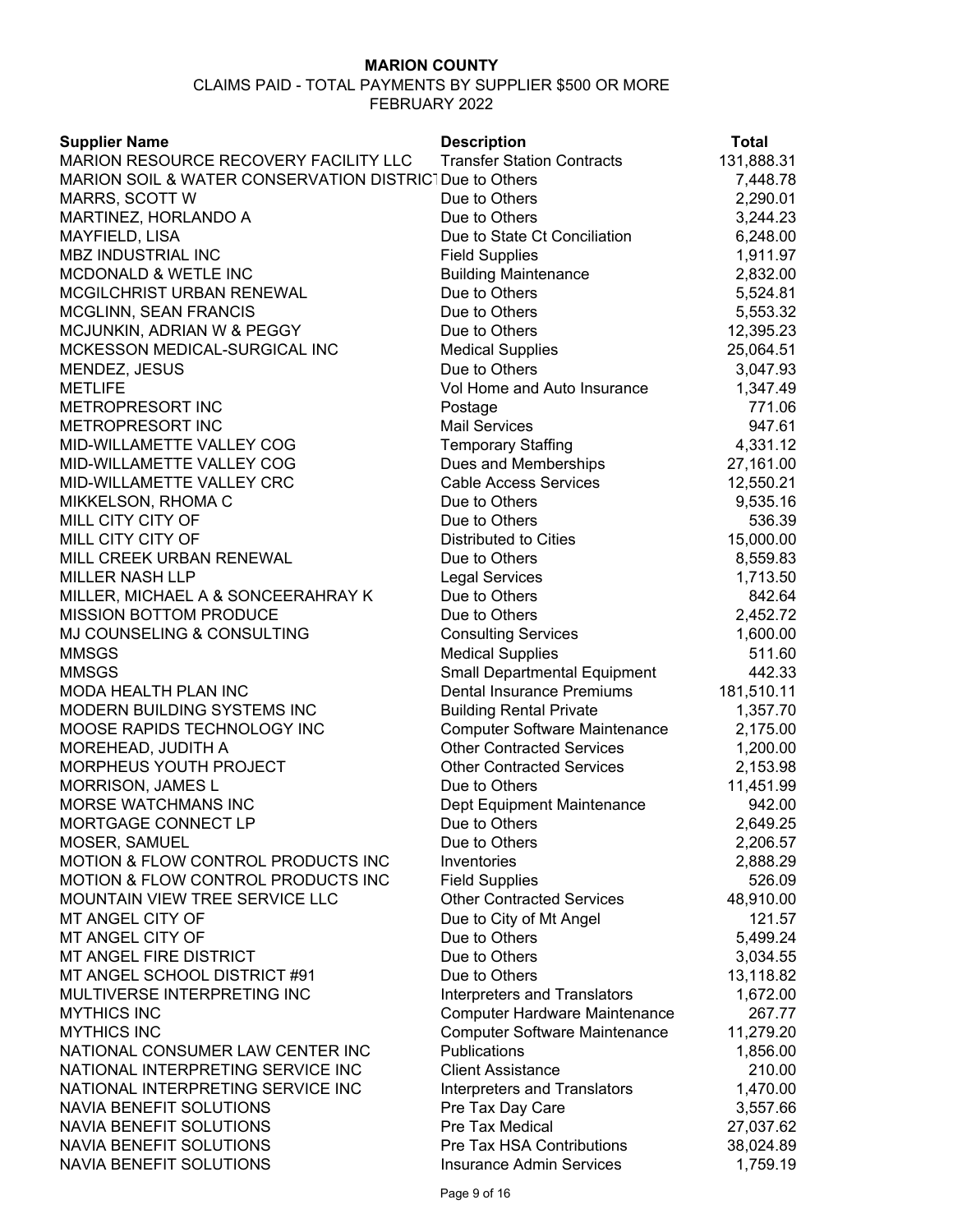| <b>Supplier Name</b>                                        | <b>Description</b>                                       | Total                |
|-------------------------------------------------------------|----------------------------------------------------------|----------------------|
| NAVIA BENEFIT SOLUTIONS                                     | <b>County HSA Contributions</b>                          | 8,506.00             |
| NEIGHBORLY SOFTWARE                                         | <b>Other Contracted Services</b>                         | 23,600.00            |
| NEWBILL, DAN A                                              | Due to Others                                            | 643.90               |
| <b>NMS LABS</b>                                             | <b>Laboratory Services</b>                               | 1,060.00             |
| NORLIFT OF OREGON INC                                       | Dept Equipment Maintenance                               | 996.73               |
| NORTH GATEWAY URBAN RENEWAL                                 | Due to Others                                            | 20,306.86            |
| NORTH MARION SCHOOL DISTRICT #15                            | Due to Others                                            | 37,305.27            |
| NORTH SANTIAM SCHOOL DISTRICT #29J                          | Due to Others                                            | 38,985.77            |
| <b>NORTHSIDE ELECTRIC</b>                                   | <b>Computer Hardware Capital</b>                         | 664.69               |
| NORTHSIDE FORD TRUCK SALES INC                              | Automobiles                                              | 34,942.94            |
| NORTHWEST NATURAL GAS CO                                    | <b>Natural Gas</b>                                       | 20,436.01            |
| NORTHWEST PUMP & EQUIPMENT CO                               | <b>Vehicle Maintenance</b>                               | 5,464.74             |
| NORTHWEST REAL ESTATE CAPITAL CORP                          | <b>Building Rental Private</b>                           | 1,950.00             |
| O'BRIEN, MARK STEVEN                                        | Due to Others                                            | 2,171.62             |
| OFFICE DEPOT INC                                            | <b>Small Office Equipment</b>                            | 13,740.37            |
| OFFICE WORLD INC                                            | <b>Departmental Supplies</b>                             | 1,977.59             |
| OFFICE WORLD INC                                            | <b>Small Departmental Equipment</b>                      | 4,305.75             |
| OFFICE WORLD INC                                            | <b>Office Equipment Capital</b>                          | 22,135.93            |
| OHANNESSIAN, DIKRAN R                                       | Due to Others                                            | 3,840.91             |
| ONE CALL CONCEPTS INC                                       | <b>Other Contracted Services</b>                         | 513.60               |
| <b>ONPLAN CONSULTING</b>                                    | <b>Computer Software Capital</b>                         |                      |
| OPTIONS COUNSELING & FAMILY SERVICES                        | <b>Health Providers</b>                                  | 27,864.00            |
| OREGON BUREAU OF LABOR & INDUSTRIES                         |                                                          | 2,107.50<br>2,597.31 |
| OREGON CORRECTIONS ENTERPRISES                              | <b>Traffic Signals</b>                                   |                      |
| OREGON DEPT OF HUMAN SERVICES                               | <b>Building Construction</b><br><b>Domestic Violence</b> | 40,450.00            |
| OREGON DEPT OF HUMAN SERVICES                               |                                                          | 3,200.00             |
| OREGON DEPT OF HUMAN SERVICES                               | <b>Medicaid Fees</b>                                     | 23,852.79            |
| OREGON DEPT OF HUMAN SERVICES                               | <b>Other Contracted Services</b>                         | 60.00                |
| OREGON DEPT OF JUSTICE                                      | Miscellaneous Expense                                    | 466.67               |
| OREGON DEPT OF REVENUE                                      | Wage Attachment<br>State Income Tax Withheld             | 11,491.80            |
| OREGON DEPT OF REVENUE                                      |                                                          | 499,361.68           |
| OREGON DEPT OF REVENUE                                      | <b>Oregon Transit Tax</b><br><b>State Assessments</b>    | 22,468.54            |
| OREGON DEPT OF REVENUE                                      | <b>State Police</b>                                      | 50,610.21            |
| OREGON DEPT OF REVENUE                                      |                                                          | 10,266.78            |
| OREGON DEPT OF REVENUE                                      | Weighmaster<br><b>State LEMLA</b>                        | 17,859.42<br>14.40   |
|                                                             |                                                          |                      |
| OREGON DEPT OF REVENUE<br>OREGON DEPT OF REVENUE            | <b>State Court Facilities Account</b><br>Due to Others   | 14.34                |
| OREGON DEPT OF TRANSPORTATION                               | <b>COVP Transp Permits County</b>                        | 47.26<br>3,899.00    |
| OREGON DEPT OF TRANSPORTATION                               | Non COVP State Permits                                   | 26.00                |
| OREGON DEPT OF TRANSPORTATION                               | <b>Traffic Signal Electricity</b>                        | 107.36               |
| OREGON DEPT OF TRANSPORTATION                               | <b>Subscription Services</b>                             | 54.00                |
| OREGON DEPT OF TRANSPORTATION                               | Other Investigations                                     | 76.40                |
| OREGON FARM BUREAU FEDERATION                               | <b>Building Rental Private</b>                           | 7,851.50             |
| OREGON FUEL INJECTION INC                                   | Vehicle Maintenance                                      | 2,895.01             |
| OREGON HEALTH AUTHORITY                                     | <b>Security Services</b>                                 | 285.00               |
| OREGON HEALTH AUTHORITY                                     |                                                          | 1,140.00             |
| OREGON HEALTH AUTHORITY                                     | Dept Equipment Maintenance<br><b>Device Licenses</b>     | 210.00               |
| OREGON LOCK & ACCESS INC                                    |                                                          | 96.25                |
| OREGON LOCK & ACCESS INC                                    | <b>Departmental Supplies</b>                             |                      |
| OREGON LOCK & ACCESS INC                                    | <b>Building Maintenance</b>                              | (901.36)             |
| OREGON NURSES ASSN                                          | <b>Building Construction</b><br><b>ONA Dues</b>          | 1,920.30<br>744.52   |
| OREGON ST DEPT OF CONSUMER & BUSINESS S\ Structural Permits |                                                          | 20,939.89            |
| OREGON ST DEPT OF CONSUMER & BUSINESS S\ Device Licenses    |                                                          | 89.60                |
| OREGON STATE DEPT OF ADMIN SERVICES                         | <b>Data Connections</b>                                  | 89.42                |
|                                                             |                                                          |                      |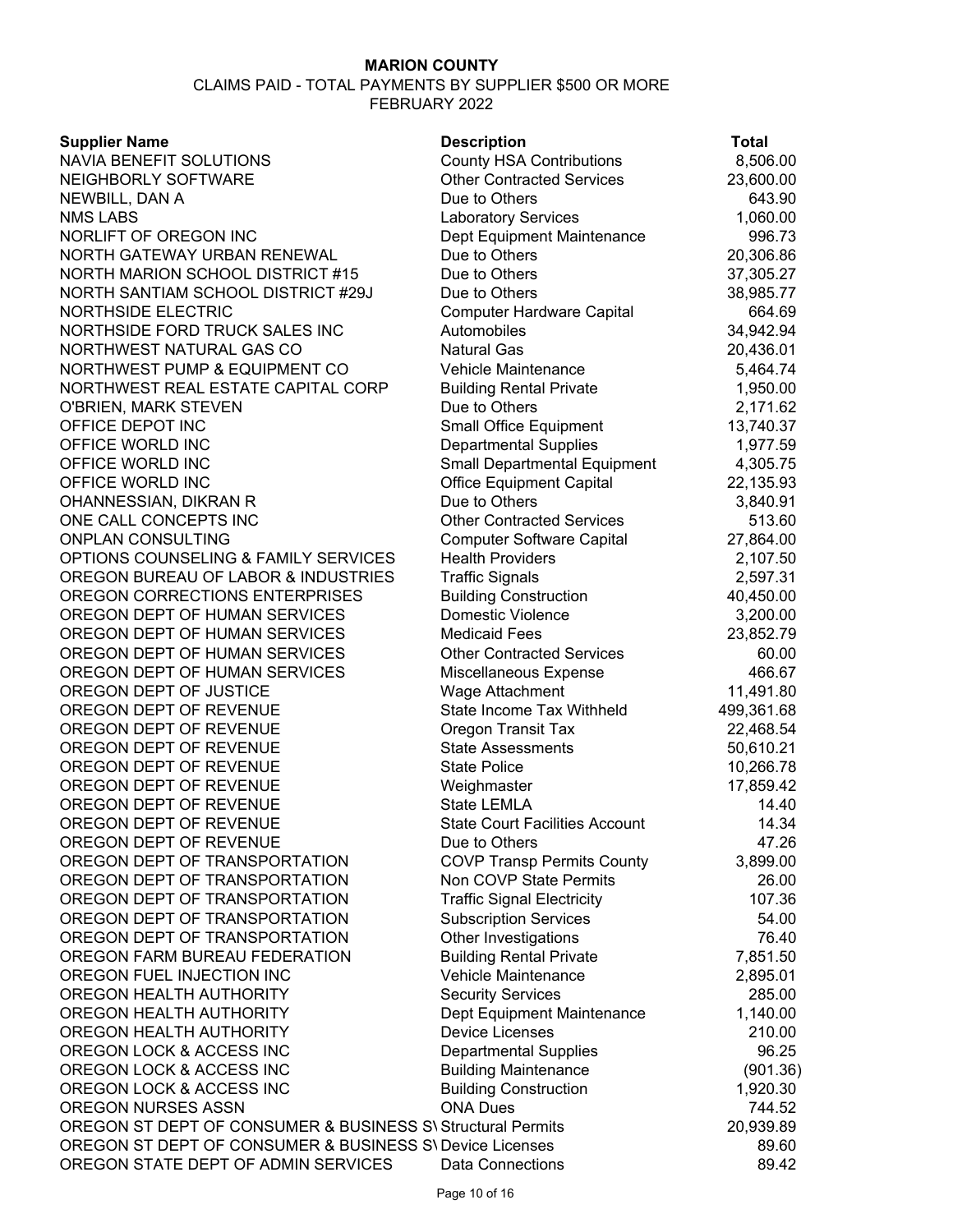| <b>Supplier Name</b>                | <b>Description</b>                   | <b>Total</b> |
|-------------------------------------|--------------------------------------|--------------|
| OREGON STATE DEPT OF ADMIN SERVICES | Vehicle Maintenance                  | 24.00        |
| OREGON STATE DEPT OF ADMIN SERVICES | Motor Pool Mileage                   | 9,915.48     |
| OREGON STATE DEPT OF ENV QUALITY    | <b>Structural Permits</b>            | 2,400.00     |
| OREGON STATE DEPT OF ENV QUALITY    | Permits                              | 1,386.00     |
| OREGON STATE DEPT OF FORESTRY       | Due to Others                        | 1,595.12     |
| OREGON STATE POLICE                 | Other Investigations                 | 2,220.00     |
| OREGON STATE UNIVERSITY             | <b>Community Education Services</b>  | 194,439.54   |
| OREILLY AUTO PARTS                  | Inventories                          | 7,868.22     |
| O'SHEA, MELISSA M                   | Due to Others                        | 2,892.12     |
| O'SULLIVAN, KATHLEEN M              | Due to Others                        | 2,150.91     |
| OTTO, MICHAEL J                     | Due to Others                        | 608.48       |
| <b>OUTDOOR FENCE CO</b>             | <b>Building Construction</b>         | 20,469.00    |
| <b>OUTLAND, KATHY LCSW</b>          | Due to State Ct Conciliation         | 1,320.00     |
| OVCHINNIKOFF, AGAFIA                | Due to Others                        | 2,375.07     |
| OVERHEAD DOOR CO OF SALEM           | <b>Building Maintenance</b>          | 1,430.00     |
| OXFORD HOUSE ROYAL PARK             | <b>Housing Subsidies</b>             | 425.00       |
| OXFORD HOUSE ROYAL PARK             | <b>Client Assistance</b>             | 425.00       |
| <b>OXFORD HOUSE SILVERTON</b>       | <b>Housing Subsidies</b>             | 1,200.00     |
| PGE                                 | Electricity                          | 123,698.51   |
| PGE                                 | <b>City Operations and St Lights</b> | 23,662.73    |
| PGE                                 | <b>Traffic Signal Electricity</b>    | 2,129.72     |
| PACIFIC CONCRETE CONSTRUCTION       | Site Improvements                    | 8,960.00     |
| PACIFIC LLC                         | Due to Others                        | 1,011.13     |
| PACIFIC POWER                       | Electricity                          | 2,057.27     |
| <b>PACIFIC POWER</b>                | <b>City Operations and St Lights</b> | 92.93        |
| PACIFIC POWER                       | <b>Traffic Signal Electricity</b>    | 103.05       |
| PACIFIC SANITATION INC              | Garbage Disposal and Recycling       | 885.52       |
| PACIFIC SANITATION INC              | <b>Ash Hauling Services</b>          | 33,380.76    |
| PACIFICSOURCE HEALTH PLANS          | <b>Health Insurance Premiums</b>     | 962,916.24   |
| PACRIM PROPERTIES LLC               | Due to Others                        | 3,842.42     |
| PACWEST MACHINERY LLC               | Inventories                          | 1,233.76     |
| PALLAS, MIKE                        | Due to Others                        | 962.47       |
| PAMELA S BERGER LT                  | Due to Others                        | 3,852.64     |
| PARK ROYAL INVESTMENTS LLC          | Due to Others                        | 14,732.03    |
| PARTNERSHIPS IN COMMUNITY LIVING    | <b>Health Providers</b>              | 12,418.79    |
| PASSPORT TO LANGUAGES INC           | Interpreters and Translators         | 825.75       |
| PATHFINDERS OF OREGON               | Social Services                      | 25,535.08    |
| PAULINE L TIBBITS LIVING TRUST      | <b>Road Construction</b>             | 1,602.00     |
| PAULINE L TIBBITS LIVING TRUST      | <b>Right of Way</b>                  | 17,798.00    |
| PELTON PROJECT INC                  | <b>Health Providers</b>              | 16,254.93    |
| PEREZ, SALVADOR                     | <b>Road Construction</b>             | 3,950.00     |
| PETERSON MACHINERY CO               | Inventories                          | 3,072.49     |
| PETERSON MACHINERY CO               | Vehicle Maintenance                  | 702.98       |
| PETERSON TRUCKS                     | Inventories                          | 1,437.05     |
| PETRE, TERI                         | <b>Building Rental Private</b>       | 2,206.00     |
| PETROCARD INC                       | Inventories                          | 715.40       |
| PIATT, AHNA J & PIATT, JOEL B       | Due to Others                        | 3,267.81     |
| PINEDA, VICTOR                      | Due to Others                        | 976.70       |
| PIONEER TRUST BANK NA TRUSTEE       | <b>Building Rental Private</b>       | 23,006.24    |
| PLACER TITLE CO-01                  | Due to Others                        | 1,587.65     |
| PNP QUARRY                          | <b>Crushed Rock</b>                  | 2,357.79     |
| POLK COUNTY, OR                     | <b>Other Contracted Services</b>     | 1,263.00     |
| PORAC RETIREE MEDICAL TRUST         | <b>MCLEA Retiree Medical Trust</b>   | 21,400.00    |
| PREMIER TRUCK GROUP                 | Inventories                          | 2,027.66     |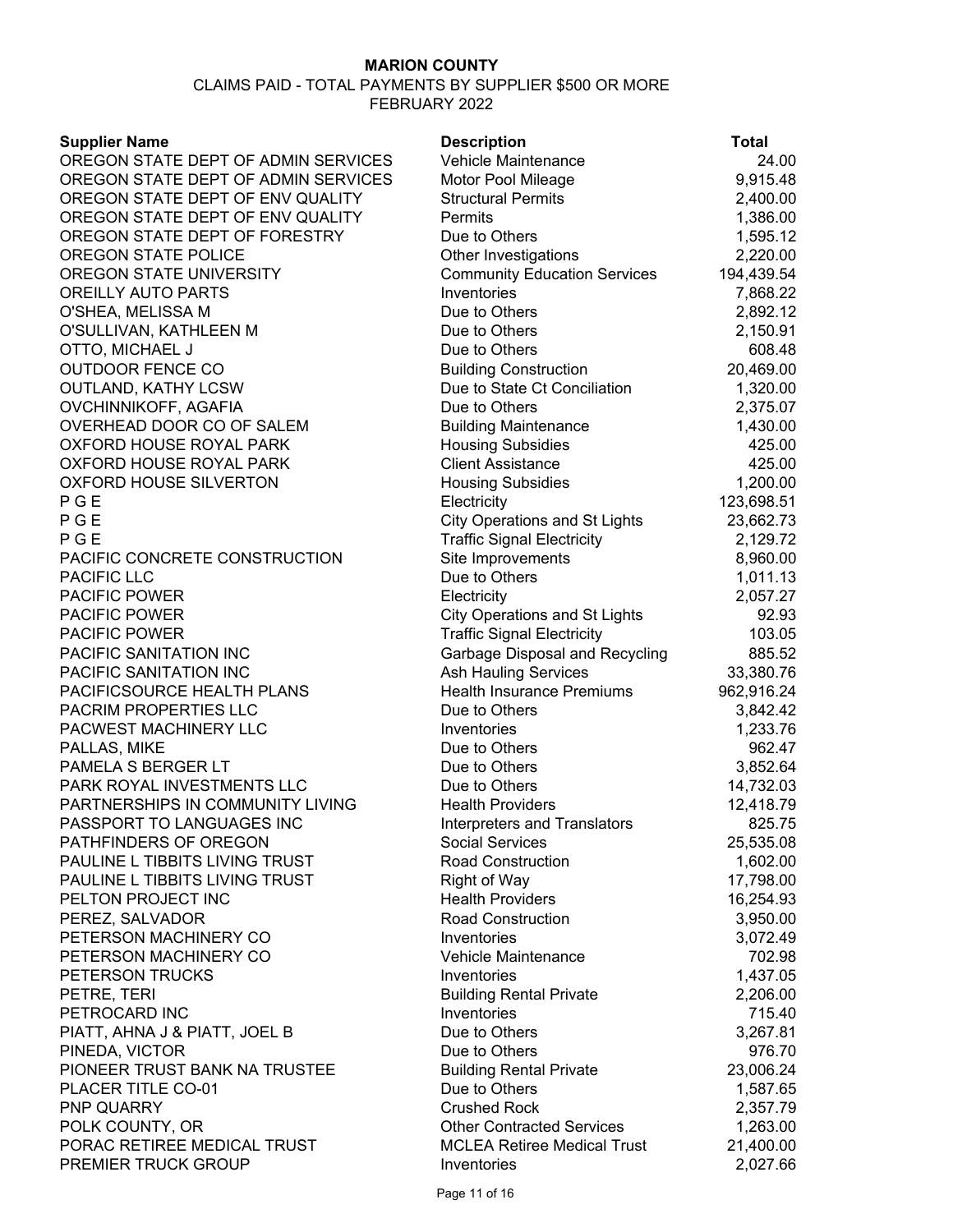| <b>Supplier Name</b>                                     | <b>Description</b>                  | Total        |
|----------------------------------------------------------|-------------------------------------|--------------|
| PREMIER TRUCK GROUP                                      | Vehicle Maintenance                 | 684.70       |
| PREMIUM PROPERTY MANAGEMENT INC                          | <b>Building Rental Private</b>      | 6,892.95     |
| PRESIDIO NETWORKED SOLUTIONS GROUP LLC                   | <b>Computer Hardware Capital</b>    | 15,247.36    |
| PRIME COAST CONSTRUCTION LLC                             | Due to Others                       | 1,872.13     |
| PROFESSIONAL INTERPRETERS INC                            | Interpreters and Translators        | 2,782.50     |
| PROFESSIONAL THERAPEUTIC COMMUNITY NETV Health Providers |                                     | 832.50       |
| PROSTAR SECURITY INC                                     | <b>Armored Car Services</b>         | 711.70       |
| PROSTAR SECURITY INC                                     | <b>Security Services</b>            | 2,000.00     |
| PUBLIC EMPLOYEES RETIREMENT SYSTEM                       | <b>PERS Employer Contribution</b>   | 1,984,845.06 |
| PUBLIC EMPLOYEES RETIREMENT SYSTEM                       | <b>PERS Employee Contribution</b>   | 670,569.81   |
| PUBLIC EMPLOYEES RETIREMENT SYSTEM                       | <b>PERS Police Units</b>            | 298.69       |
| PUBLIC EMPLOYEES RETIREMENT SYSTEM                       | <b>PERS Suspense</b>                | 123,735.72   |
| PUBLIC EMPLOYEES RETIREMENT SYSTEM                       | PERS Voluntary IAP                  | 1,656.83     |
| PUBLIC PARTNERSHIPS LLC                                  | <b>Third Party Administrators</b>   | 16,286.22    |
| PUTNAM, SHALOE                                           | Due to Others                       | 4,333.92     |
| QUEEN OF PEACE CATHOLIC CHURCH                           | <b>Community Education Services</b> | 4,882.29     |
| QUEST DIAGNOSTICS INC                                    | <b>Laboratory Services</b>          | 1,754.09     |
| <b>QUINCY ENGINEERING INC</b>                            | <b>Engineering Services</b>         | 269.95       |
| QUINCY ENGINEERING INC                                   | <b>Road Construction</b>            | 9,925.32     |
| RABE, JAMES H & JUDITH H                                 | Due to Others                       | 2,385.79     |
| RABE, JUDITH H & JAMES H                                 | Due to Others                       | 1,443.12     |
| RAC PROPERTIES LLC                                       | Due to Others                       | 2,203.70     |
| RADIO TECHNOLOGY SERVICES                                | <b>Communication Systems</b>        | 51,667.50    |
| RAM STEELCO INC                                          | Inventories                         | 281.91       |
| RAM STEELCO INC                                          | <b>Bridge Materials</b>             | 241.42       |
| RAM STEELCO INC                                          | Automobiles                         | 79.47        |
| RAMOS, ANTONIO A & CRISTAL                               | Due to Others                       | 976.70       |
| RAYBURN-TILLSON, ALEXANDER LOVELL                        | Due to State Ct Conciliation        | 5,140.00     |
| REDWOOD TOXICOLOGY LABORATORY INC                        | <b>Laboratory Services</b>          | 6,701.50     |
| REDWOOD TOXICOLOGY LABORATORY INC                        | <b>Drug Testing</b>                 | 13,479.88    |
| REECE COMPLETE SECURITY SOLUTIONS                        | <b>Building Maintenance</b>         | 1,292.08     |
| REED, BENJAMIN C & TERA A                                | Due to Others                       | 3,672.72     |
| REIMERS FURNITURE MFG INC                                | <b>Small Office Equipment</b>       | 796.40       |
| <b>REMINGTON BUILT INC-01</b>                            | Due to Others                       | 638.05       |
| <b>RENEW CONSULTING</b>                                  | Due to Others                       | 3,926.96     |
| REOPELLE, ANDREA & AARON                                 | Due to Others                       | 948.29       |
| REPUBLIC SERVICES INC                                    | Garbage Disposal and Recycling      | 6,712.06     |
| REPUBLIC SERVICES INC                                    | <b>Transfer Station Contracts</b>   | 519,019.41   |
| REPUBLIC SERVICES INC                                    | <b>Tire Hauling Services</b>        | 1,666.69     |
| RETAIL LOCKBOX INC                                       | <b>Bank Services</b>                | 1,693.41     |
| <b>REVERSE MTG SVCS</b>                                  | Due to Others                       | 1,983.00     |
| REXIUS FOREST BY PRODUCTS INC                            | Park Maintenance                    | 1,800.00     |
| <b>RICOH USA INC</b>                                     | <b>Printing Services</b>            | 494.45       |
| RICOH USA INC                                            | Office Equipment Maintenance        | 303.50       |
| <b>RICOH USA INC</b>                                     | <b>Equipment Rental</b>             | 8,353.86     |
| RIDDLE, KAREN STADELE                                    | Due to State Ct Conciliation        | 5,480.00     |
| <b>RITZ SAFETY LLC</b>                                   | <b>Departmental Supplies</b>        | 1,729.68     |
| RITZ SAFETY LLC                                          | <b>Safety Equipment</b>             | 3,755.75     |
| RIVERBEND MATERIALS                                      | <b>Crushed Rock</b>                 | 8,011.57     |
| RIVERFRONT/DOWNTOWN URBAN RENEWAL                        | Due to Others                       | 20,339.33    |
| ROBERSONS ALBANY FORD                                    | Inventories                         | 974.91       |
| ROBERT HALF INTERNATIONAL INC                            | <b>Temporary Wages</b>              | 7,490.19     |
| ROBERT HALF INTERNATIONAL INC                            | <b>Accounting Services</b>          | 12,452.80    |
| ROBERT HALF INTERNATIONAL INC                            | <b>Temporary Staffing</b>           | 2,688.00     |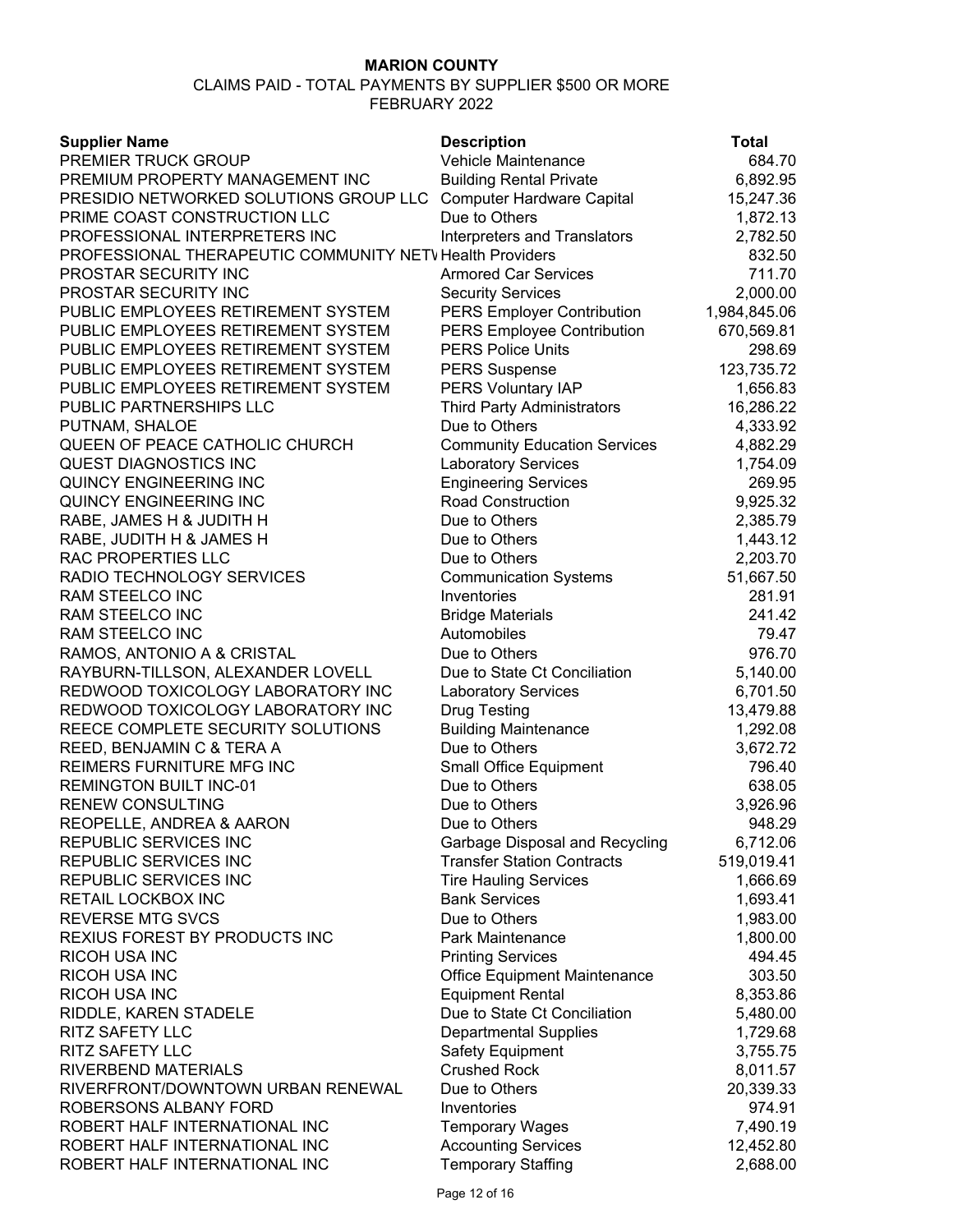#### CLAIMS PAID - TOTAL PAYMENTS BY SUPPLIER \$500 OR MORE FEBRUARY 2022

|  | Supplier Name |  |
|--|---------------|--|

**Description Total** ROBERT HALF INTERNATIONAL INC **Other Contracted Services** 653.52 ROCKCOMM TELECOM LLC Telephone Equipment 1,900.00 RODRIGUEZ, ANGELA J Due to Others 3,266.86 ROGERS, COLBY & ANDREA Due to Others FORE 2008.81 ROGERS, COLBY L & ANDREA M Due to Others 3,296.82 RON IWASAKI HORTICULTURAL SALES Inventories 1,726.60 ROSS, AMY L Due to Others 3,951.15 ROSSITER, LAURA D Due to Others 1,431.00 SAALFELD GRIGGS PC Legal Services Legal Services 21,629.00 SABIN, CHARLENE G Due to Others 4,189.35 SAFETY-KLEEN SYSTEMS INC **Dept Equipment Maintenance** 985.13 SALEM AREA MASS TRANSIT DISTRICT Due to Others 70,085.73 SALEM AREA MASS TRANSIT DISTRICT TRANSPORTATION Services 1,535.00 SALEM AUTOBODY & PAINT THE RESOLUTION Vehicle Maintenance The Music Music 1,965.20 SALEM CITY OF GALEM CITY OF THE RELATION CONTROL CONTROL CONTROL CONTROL OF DUE TO DUE TO CHILD OF THE SALEM CONTROL OF THE SALEM CONTROL OF THE SALEM CONTROL OF THE SALEM CONTROL OF THE SALEM CONTROL OF THE SALEM CONTROL SALEM CITY OF **Example 20 and SALEM CITY OF A SALEM CITY** OF  $\sim$  450,167.50 SALEM CITY OF CIty Operations and St Lights 327.50 SALEM CITY OF THE SALEM OF THE SALEM OF THE SALEM OF THE SALEM OF THE SALEM OF THE SALEM OF THE SALEM OF THE SALEM OF THE SALEM OF THE SALEM OF THE SALEM OF THE SALEM OF THE SALEM OF THE SALEM OF THE SALEM OF THE SALEM OF SALEM CITY OF Sexer Sewer Sewer Sewer 36,842.24 SALEM CITY OF Garbage Disposal and Recycling 1,742.16 SALEM CITY OF **ALLEM CITY OF ALLEM CITY OF** ALLEM ASSESSMENT ASSESSMENT MATCHER MATCHER METALLIC METALLONG MATCH SALEM CLOTH PROJECT **Community Education Services** 10,000.00 SALEM DRYWALL INC **SALEM DRYWALL INC Building Maintenance** 3,160.00 SALEM ELECTRIC **Electricity** Electricity **2,135.69** SALEM ENVIRONMENTAL EDUCATION Community Education Services 1,425.00 SALEM HARVEST **Community Education Services** 10,000.00 SALEM HEALTH **Random Contract Contract Contract Contract Contract Contract Contract Contract Contract Contract Contract Contract Contract Contract Contract Contract Contract Contract Contract Contract Contract Contract Con** SALEM HEALTH XRay Services 911.40 SALEM HEALTH GOOD CONTROLLER HEALTH HEALTH HEALTH HEALTH HEALTH HEALTH HEALTH HEALTH HEALTH HEALTH HEALTH HEALTH SALEM HEALTH **Meals** 105.75 SALEM OR II SGF LLC **SALEM** OR II SGF LLC SALEM PRINTING & BLUEPRINT INC Printing Services 1,843.48 SALEM RADIOLOGY CONSULTANTS PC XRay Services 2,135.00 SALEM RADIOLOGY CONSULTANTS PC linterpreters and Translators 60.00 SALEM SUBURBAN FIRE DISTRICT Due to Others 4,706.62 SALEM, CITY OF - UR SPECIAL DUE TO Due to Others 15,919.03 SALEM-KEIZER SCHOOL DISTRICT #24J Due to Others 746,876.46 SANDVIG, TIMOTHY C & SHARON L Due to Others 1,896.24 SANGHANI, RASIK **Example 2018** Due to Others 1,307.52 SANTIAM CANYON SCHOOL DISTRICT #129J Due to Others 6,556.05 SANTIAM ESCROW SANTIAM RESOLUTION OF THE SANTIAM Due to Others the control of the 1,538.54 SANTIAM MEMORIAL HOSPITAL Hospital Services 13,806.89 SANTIAM MEMORIAL HOSPITAL Witnesses 5.00 SAVING HOPE CARE MANAGEMENT LLC 
Health Providers

Health Providers  $841.00$ SCHWARTZ, MICHAEL & TYLER, ADAM & MICHELLI Due to Others 582.29 SEIU LOCAL 503 OR PUBLIC EE UNION OPEU Dues 39,445.37 SEIU LOCAL 503 OR PUBLIC EE UNION **OPEU PAC Contribution** 336.78 SEIU LOCAL 503 OR PUBLIC EE UNION OPEU 98 1,382.33 SEIU LOCAL 503 OR PUBLIC EE UNION OPEU Legal 388.20 SEIU LOCAL 503 OR PUBLIC EE UNION OPEU Life 1,192.51 SELECT PORTFOLIO SERVICING INC Due to Others 4,041.73 SERVICELINK 6,362.50 SEVERSON, DENISE L & KEITH W Due to Others 2,012.71 SHANNON & WILSON INC **Bridge Construction** 3,300.53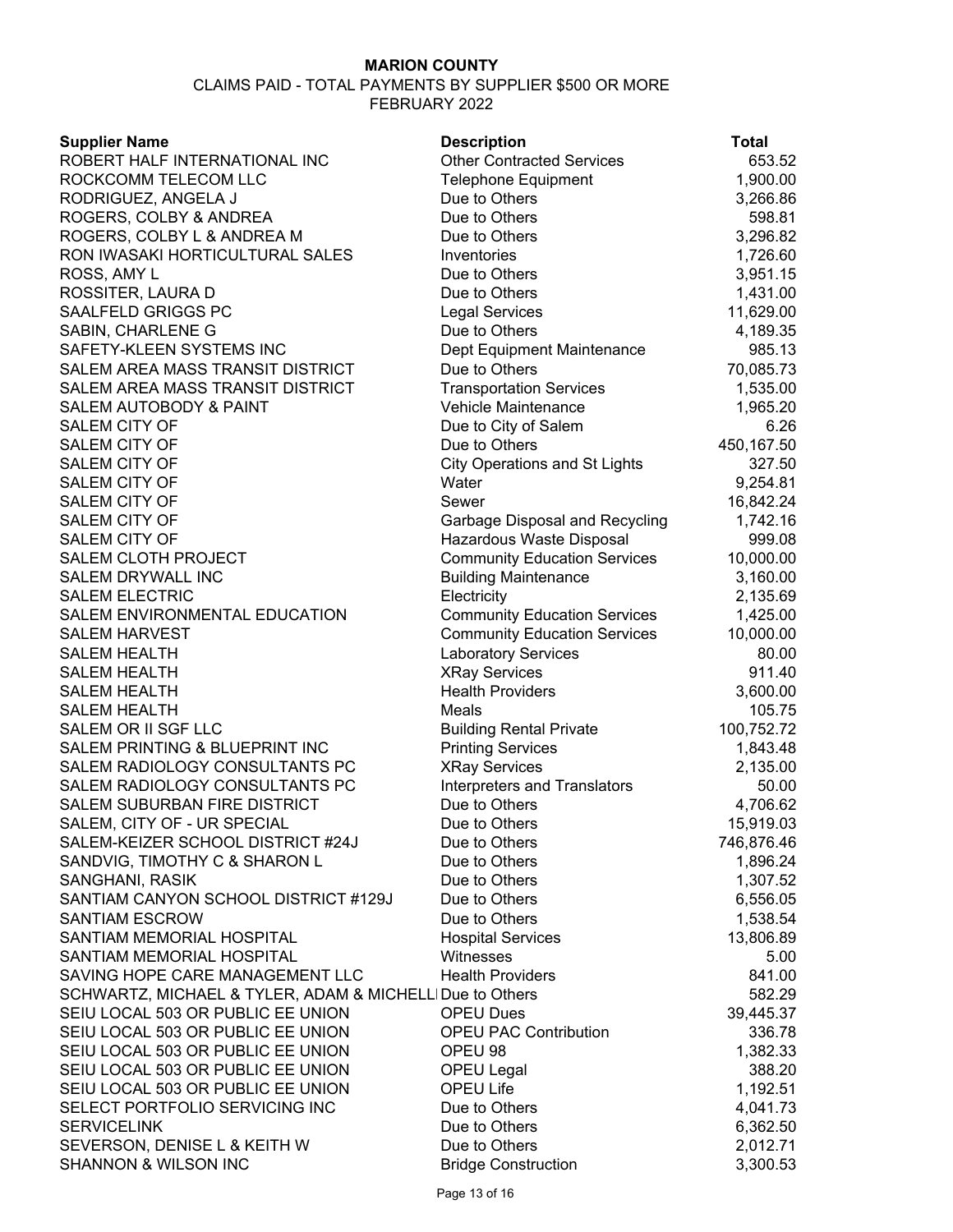| <b>Supplier Name</b>                                              | <b>Description</b>               | <b>Total</b> |
|-------------------------------------------------------------------|----------------------------------|--------------|
| <b>SHELLYS HOUSE</b>                                              | <b>Housing Subsidies</b>         | 600.00       |
| SHI INTERNATIONAL CORP                                            | Software                         | 1,814.25     |
| SHI INTERNATIONAL CORP                                            | <b>Subscription Services</b>     | 3,533.10     |
| SHOLAR, JOHN MICHAEL                                              | <b>Medical Services</b>          | 7,680.00     |
| SIDHU, LAL DIN & PARVEEN                                          | Due to Others                    | 16,380.20    |
| SIEMENS INDUSTRY INC                                              | <b>Computer Hardware Capital</b> | 28,463.40    |
| <b>SIERRA SPRINGS</b>                                             | <b>Departmental Supplies</b>     | 521.98       |
| SILVER FALLS LIBRARY DISTRICT                                     | Due to Others                    | 5,359.78     |
| SILVER FALLS SCHOOL DISTRICT #4J                                  | Due to Others                    | 69,624.84    |
| <b>SILVERTON CITY OF</b>                                          | Due to City of Silverton         | 447.50       |
| SILVERTON CITY OF                                                 | Due to Others                    | 19,814.92    |
| SILVERTON RURAL FIRE DISTRICT                                     | Due to Others                    | 10,894.53    |
| SILVERTON URBAN RENEWAL DISTRICT                                  | Due to Others                    | 5,339.05     |
| SINKS, TAHRA PC                                                   | Due to State Ct Conciliation     | 660.00       |
| SMITH CREEK INVESTORS LLC                                         | Due to Others                    | 2,585.73     |
| SMITH, STEPHEN C & SHANNON J                                      | Due to Others                    | 556.30       |
| SOARING HEIGHTS RECOVERY HOMES                                    | <b>Client Assistance</b>         | 500.00       |
| SOLANKY, ONEILL S DDS LLC                                         | <b>Dental Services</b>           | 3,010.00     |
| <b>SOLIDIFI TITLE &amp; CLOSING</b>                               | Due to Others                    | 4,360.76     |
| SOUTH WATERFRONT URBAN RENEWAL                                    | Due to Others                    | 2,312.40     |
| SOWA, PHILIP L & JOANNE A                                         | Due to Others                    | 2,660.13     |
| <b>SPRINT</b>                                                     | <b>Data Connections</b>          | 439.90       |
| <b>SPRINT</b>                                                     | <b>Cellular Phones</b>           | 200.65       |
| SSH COMMUNICATIONS SECURITY INC                                   | Software                         | 875.00       |
| ST PAUL FIRE DISTRICT                                             | Due to Others                    | 2,002.32     |
| ST PAUL SCHOOL DISTRICT #45                                       | Due to Others                    | 8,428.42     |
| STACY, LOUISE S                                                   | Due to Others                    | 1,346.66     |
| STAPLES CONTRACT & COMMERCIAL INC                                 | <b>Institutional Supplies</b>    | 908.20       |
| STAPLES CONTRACT & COMMERCIAL INC                                 | <b>Janitorial Supplies</b>       | 705.90       |
| STAPLES CONTRACT & COMMERCIAL INC                                 | <b>Safety Equipment</b>          | 53.60        |
| STATE OF OREGON JUDICIAL DEPT                                     | Due to Others                    | 21,000.00    |
| STATE OF OREGON JUDICIAL DEPT                                     | <b>Victim Restitution</b>        | 207.37       |
| <b>STAYTON CITY OF</b>                                            | Due to City of Stayton           | 40.67        |
| <b>STAYTON CITY OF</b>                                            | Due to Others                    | 16,258.78    |
| <b>STAYTON FIRE DISTRICT</b>                                      | Due to Others                    | 7,226.95     |
| STRIDER CONSTRUCTION CO INC                                       | <b>Other Contracted Services</b> | 78,999.50    |
| STRIDER CONSTRUCTION CO INC                                       | <b>Road Construction</b>         | 121,918.50   |
| STUEVE, DAVID M & LINDY P                                         | Due to Others                    | 3,033.07     |
| <b>SUBLIMITY CITY OF</b>                                          | Due to Others                    | 1,155.00     |
| <b>SUBLIMITY FIRE DISTRICT</b>                                    | Due to Others                    | 5,178.55     |
| SUDDATH RELOCATION SYSTEMS OF OREGON LL Other Contracted Services |                                  | 581.88       |
| SUTTON, JOHNNY                                                    | Due to Others                    | 986.60       |
| SWISHER, TERRY L                                                  | Due to Others                    | 2,440.54     |
| TAYLOR, ULRIKE, J                                                 | Due to Others                    | 3,315.91     |
| TECHNICAL IMAGING SYSTEMS INC                                     | <b>Departmental Supplies</b>     | 3,423.17     |
| TFR ENTERPRISES INC                                               | <b>Other Contracted Services</b> | 412,707.20   |
| THE CHURCH OF JESUS CHRIST OF LATTER DAY Due to Others            |                                  | 11,082.89    |
| THORNE, KEITH E & BETSY G                                         | Due to Others                    | 3,996.27     |
| <b>TICOR TITLE INS CO</b>                                         | Due to Others                    | 8,699.09     |
| TODD NELSON FAMILY LLC                                            | Due to Others                    | 2,372.01     |
| <b>TRACKER</b>                                                    | <b>Subscription Services</b>     | 6,180.00     |
| TRINITY SERVICES GROUP INC                                        | <b>Food Services</b>             | 108,349.73   |
| <b>TURNER CITY OF</b>                                             | Due to City of Turner            | 31.83        |
| TURNER CITY OF                                                    | Due to Others                    | 4,278.58     |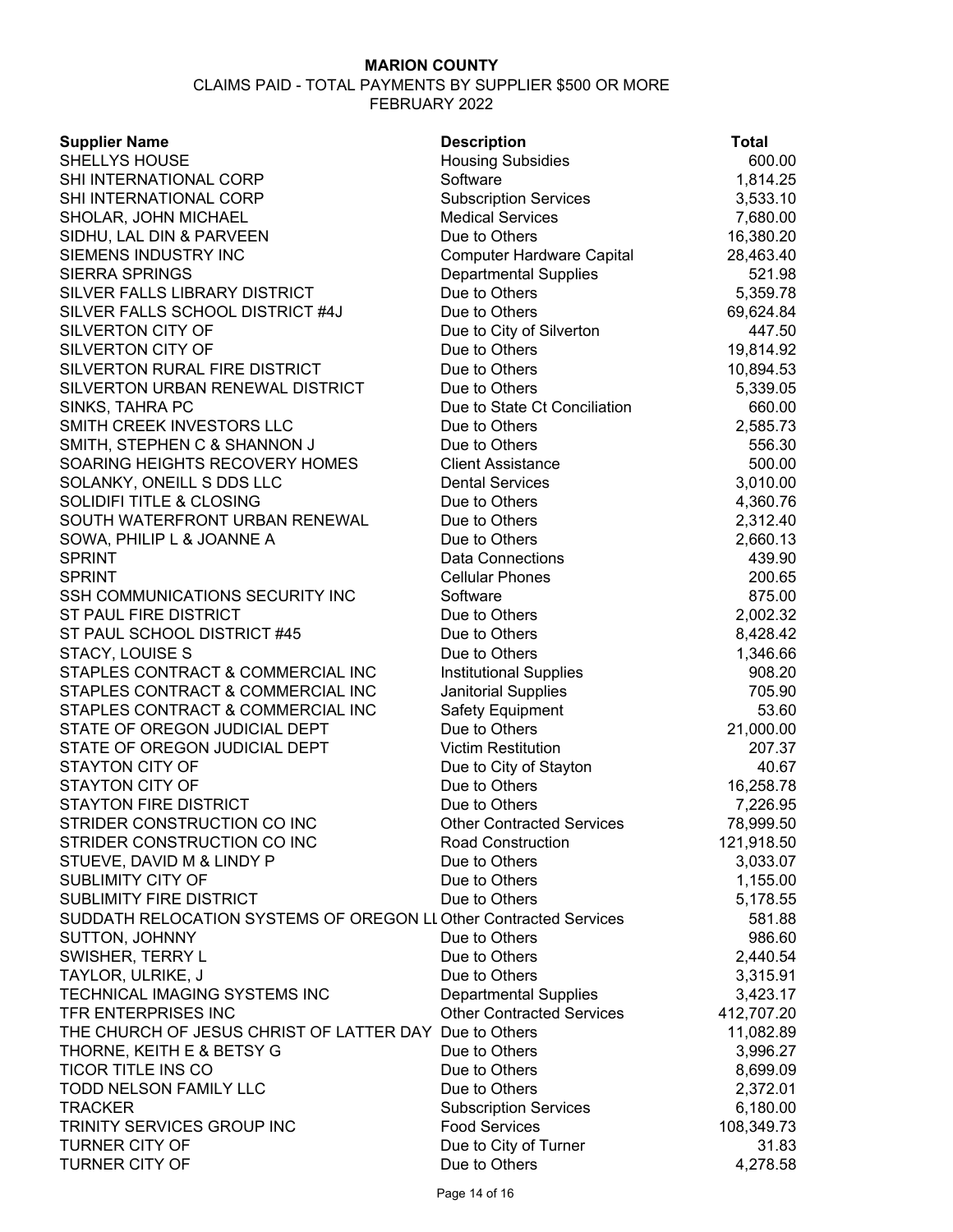| <b>Supplier Name</b>                         | <b>Description</b>                  | <b>Total</b> |
|----------------------------------------------|-------------------------------------|--------------|
| <b>TURNER FIRE DISTRICT</b>                  | Due to Others                       | 8,092.11     |
| UNION GOSPEL MISSION OF SALEM OR             | <b>Housing Subsidies</b>            | 8,100.00     |
| UNITED WAY OF THE MID WILLAMETTE VALLEY      | <b>United Way</b>                   | 512.50       |
| UNITED WAY OF THE MID WILLAMETTE VALLEY      | <b>Community Education Services</b> | 10,000.00    |
| UNITED WAY OF THE MID WILLAMETTE VALLEY      | <b>Other Contracted Services</b>    | 6,231.00     |
| UNIV OF CINCINNATI RESEARCH INSTITUTE        | Training                            | 9,125.00     |
| UNIVERSAL RECYCLING TECHNOLOGIES LLC         | <b>Other Contracted Services</b>    | 1,125.20     |
| US BANK HOME MORTGAGE                        | Due to Others                       | 3,281.57     |
| US DEPT OF AGRICULTURE                       | <b>Predatory Animals</b>            | 5,792.68     |
| US FOODS INC                                 | Inventories                         | 4,467.04     |
| US FOODS INC                                 | <b>Departmental Supplies</b>        | 76.78        |
| US FOODS INC                                 | <b>Food Supplies</b>                | 86.43        |
| US POSTAL SERVICE                            | Postage                             | 1,065.00     |
| VALLEY FIRE CONTROL INC                      | <b>Other Contracted Services</b>    | 3,013.00     |
| <b>VALLEY LANDFILLS INC</b>                  | <b>Ash Hauling Services</b>         | 49,190.68    |
| <b>VERIZON WIRELESS</b>                      | <b>Data Connections</b>             | 24,776.32    |
| <b>VERIZON WIRELESS</b>                      | <b>Cellular Phones</b>              | 44,256.77    |
| <b>VIRTUALGOV CFO THE</b>                    | <b>Other Contracted Services</b>    | 10,000.00    |
| <b>VLACH-ING, MICHELLE</b>                   | Due to State Ct Conciliation        | 4,220.00     |
| VOYA RETIREMENT INSURANCE & ANNUITY CO       | 401K County Portion                 | 62,977.17    |
| VOYA RETIREMENT INSURANCE & ANNUITY CO       | 401K Employee Portion               | 45,461.49    |
| VOYA RETIREMENT INSURANCE & ANNUITY CO       | 401K Loan Repayment                 | 8,349.54     |
| VOYA RETIREMENT INSURANCE & ANNUITY CO       | 457 Deferred Compensation           | 204,497.04   |
| VOYA RETIREMENT INSURANCE & ANNUITY CO       | Roth 457 Contributions              | 31,985.01    |
| WADE, BYRON                                  | Due to Others                       | 2,953.19     |
| WALKER, JORDAN WADE & LINDA JEAN             | Due to Others                       | 665.01       |
| WANTLAND, JAKE R                             | Due to Others                       | 777.05       |
| <b>WAXIE SANITARY SUPPLY</b>                 | <b>Janitorial Supplies</b>          | 2,369.08     |
| <b>WAXIE SANITARY SUPPLY</b>                 | Dept Equipment Maintenance          |              |
| <b>WAXIE SANITARY SUPPLY</b>                 | Departmental Equipment Capital      | 2,180.00     |
| WEBBER, NATHAN & JOSIAH                      | Due to Others                       | 3,352.96     |
| WEDGEWOOD LLC-01                             | Due to Others                       | 1,587.78     |
| <b>WELLS FARGO R E TAX SVC</b>               | Due to Others                       | 3,247.61     |
| WELLS, ALEXANDER R & CLOE N                  | Due to Others                       | 3,593.91     |
| <b>WERMUTH, STEPHANIE</b>                    | <b>Veterinary Services</b>          | 2,606.00     |
| WEST SALEM URBAN RENEWAL                     | Due to Others                       | 8,106.96     |
| <b>WESTECH ENGINEERING INC</b>               | <b>Engineering Services</b>         | 54,400.00    |
| <b>WESTERN EXTERMINATOR CO</b>               | <b>Building Maintenance</b>         | 920.60       |
| WFG LENDER SVCS LLC                          | Due to Others                       | 1,768.65     |
| WFG NATIONAL TITLE INSURANCE CO              | Due to Others                       | 788.28       |
| <b>WILBUR-ELLIS LLC</b>                      | Inventories                         | 47,192.04    |
| <b>WILLAMETTE EDUCATION SERVICE DISTRICT</b> | Due to Others                       | 46,181.49    |
| <b>WILLAMETTE EXPRESS LTD</b>                | <b>Other Contracted Services</b>    | 982.19       |
| WILLAMETTE FLUID POWER INC                   | Vehicle Maintenance                 | 383.08       |
| WILLAMETTE FLUID POWER INC                   | Ferry Maintenance                   | 538.74       |
| WILLAMETTE ORTHOPEDIC GROUP LLC              | <b>Medical Services</b>             | 609.00       |
| WILLAMETTE ORTHOPEDIC GROUP LLC              | <b>XRay Services</b>                | 126.00       |
| <b>WILLAMETTE UNIVERSITY</b>                 | <b>Other Contracted Services</b>    | 4,949.97     |
| WILLAMETTE VALLEY YELLOW CAB                 | <b>Transportation Services</b>      | 177.95       |
| WILLAMETTE VALLEY YELLOW CAB                 | <b>Client Assistance</b>            | 1,670.00     |
| WILLAMETTE VALLEY YELLOW CAB                 | Witnesses                           | 105.90       |
| <b>WILLIAMS, BRYCE P</b>                     | Due to Others                       | 2,784.78     |
| <b>WILLIAMS, KIRK</b>                        | Due to Others                       | 4,788.74     |
| WINDSOR COURT APARTMENTS INC                 | Due to Others                       | 53,369.71    |